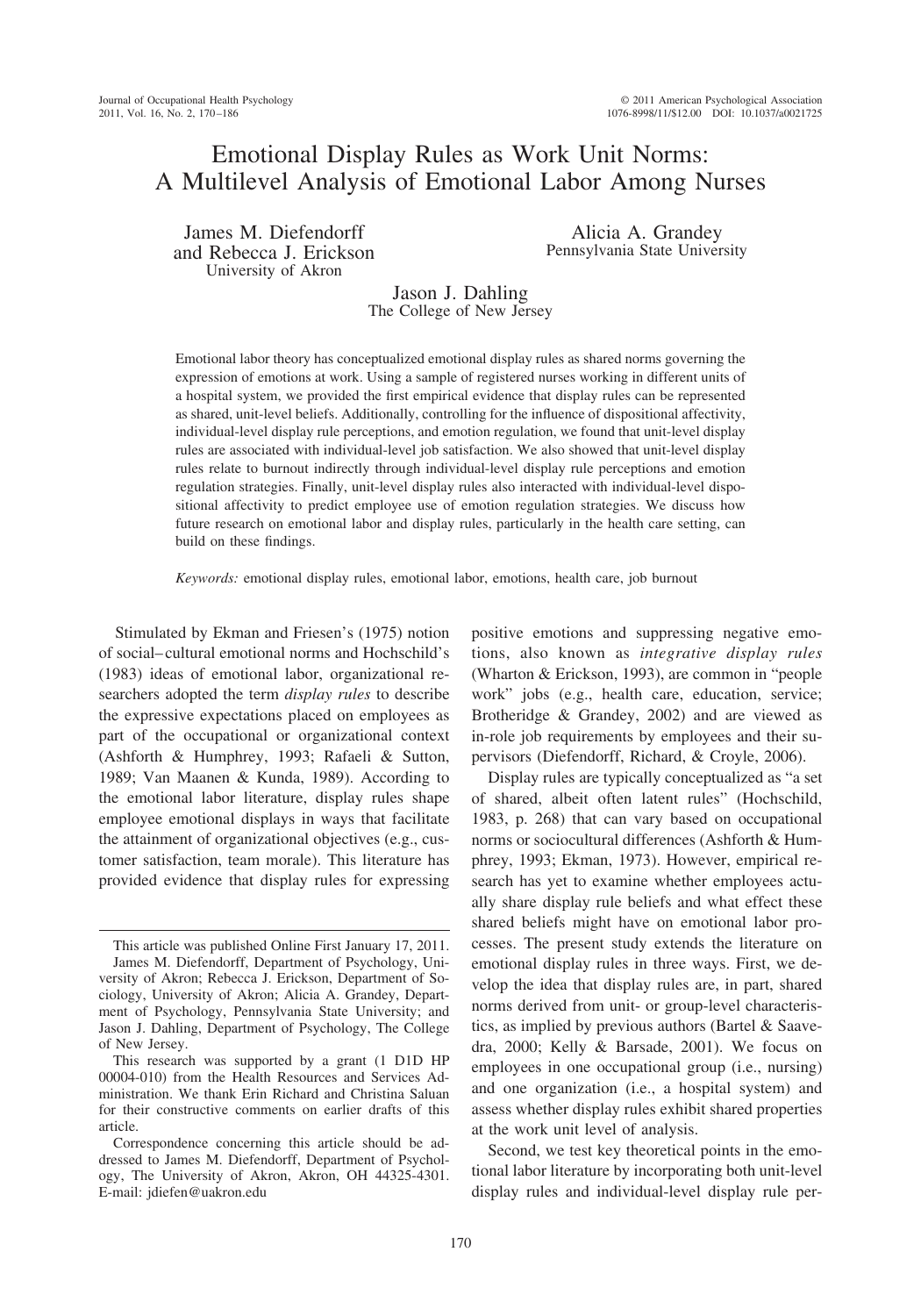ceptions in our research design. Specifically, we compare theoretical proposals that display rules relate to employee well-being indirectly through the emotion regulation performed by employees (Grandey, 2000) and directly, as a result of feeling controlled by work requirements (Gosserand & Diefendorff, 2005). In testing the effects of unit-level display rules in emotional labor processes, we consider whether shared beliefs have unique effects beyond individual-level display rule perceptions or whether unit-level effects operate through these employee perceptions.

Third, although previous theory implies that how one typically *feels* should interact with display rules to predict emotion regulation (Diefendorff & Gosserand, 2003), empirical work has primarily examined the main effects of display rules and employee affect on emotion regulation (e.g., Brotheridge & Grandey, 2002; Diefendorff, Croyle, & Gosserand, 2005; Gosserand & Diefendorff, 2005; Grandey, 2003; Totterdell & Holman, 2003; for exceptions, see Beal, Trougakos, Weiss, & Green, 2006; Bono & Vey, 2007; Goldberg & Grandey, 2007). We examine whether unit-level display rules and individual affectivity interact to predict emotion regulation strategies and provide the first test of such interactive effects in a field study.

Previous research has frequently focused on customer service employees (e.g., sales; Tsai, 2001) or employees from a heterogeneous set of occupations (e.g., Diefendorff & Richard, 2003). We focus on the emotionally charged context of hospital nurses, which may make display rules even more meaningful than in other contexts (Brunton, 2005; Erickson & Grove, 2008b; Henderson, 2001). Given the high turnover rates and high demand for health care workers in the United States, understanding factors that affect the well-being of nurses is of practical significance. In what follows, we develop and test the theoretical relationships depicted in Figure 1.

### **Display Rules as a Unit-Level Concept**

Although typically studied as individual-level perceptions, display rules have been argued to vary at both the occupational and organizational levels. Before Hochschild's work, Ekman and Friesen (1975) pointed out that display rules varied as a function of occupational requirements. For example, nurses are socialized to express compassion, caring, and empathy (Hinds, Quargnenti, Hickey, & Mangum, 1994) at the same time that they are encouraged to develop a level of professional detachment (Carmack, 1997; Savett, 2000; Stephany, 1989; Stowers, 1983). At the organizational level, display rules are thought to be shaped and perpetuated by informal company-specific culture (e.g., language, symbols and stories, informal social consequences for display rule violation), as well as formal policies and practices (e.g., selection, recruitment, socialization, reward systems; Arvey, Renz, & Watson, 1998; Martin, Knopff, & Beckman, 1998; Van Maanen & Kunda, 1989). Thus, there is evidence that emotional display rules operate at levels of analysis higher than that of individual perceptions.

Furthermore, we suggest that display rules will emerge in, and vary by, work groups as well (Kelly &



*Figure 1.* Theoretical model. Gray shading indicates unit-level construct; all others are at the individual level. The effects of individual-level display rule perceptions on each of these theoretical links are examined.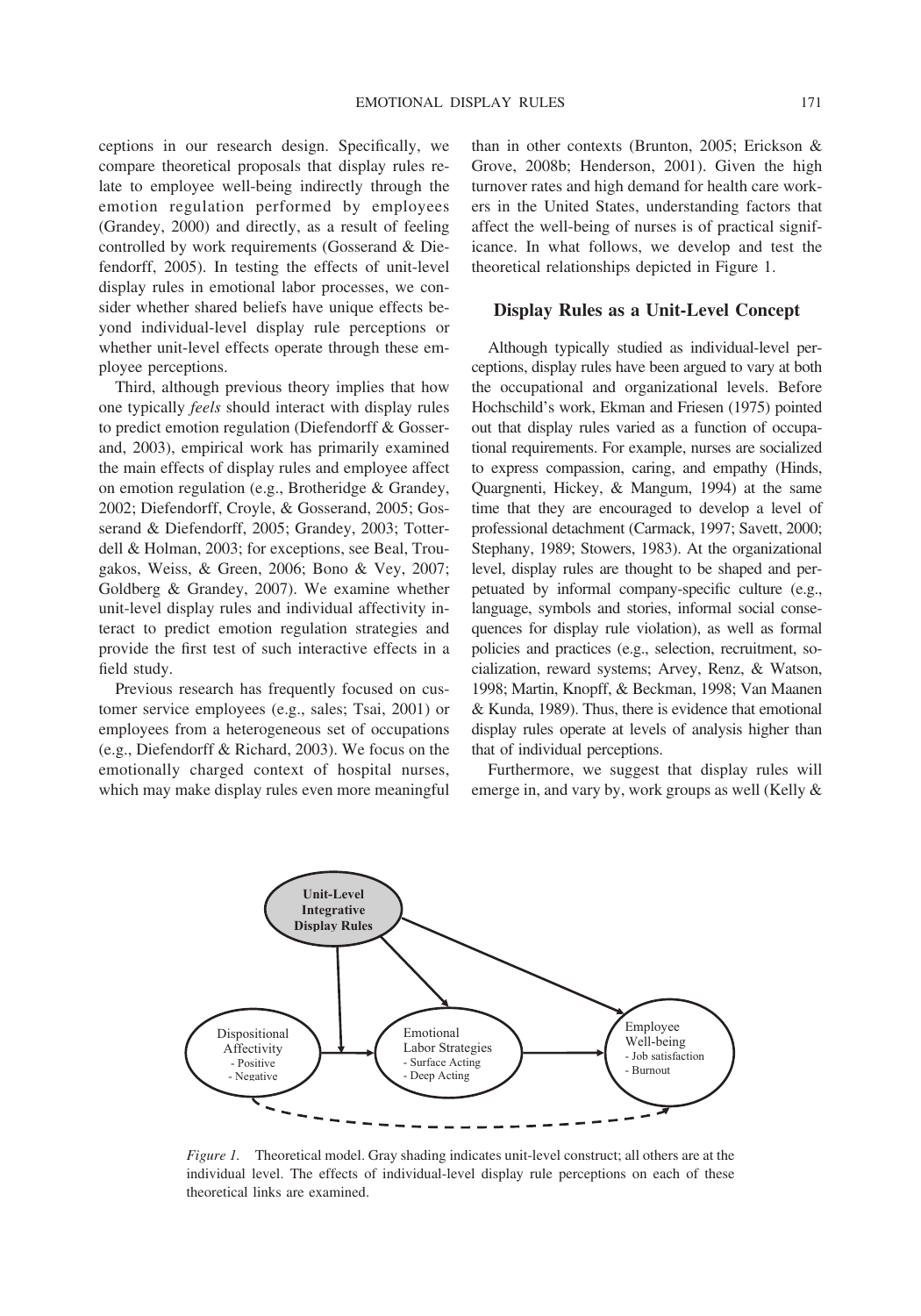Barsade, 2001). Consistent with this view, Bartel and Saavedra (2000) theorized that social norms guide team members' expressions of their moods, and Kelly and Barsade (2001) suggested that work groups may come to perceive local "emotion norms" that differ from or even supersede (Barker, 1993) the formal display rules of the organization or occupation. One qualitative study demonstrated that different units of The Body Shop developed distinct grouplevel norms that firmly controlled emotional behavior (Martin et al., 1998).

Such local emotional display norms are likely to be shaped by top-down, contextual factors as well as bottom-up, emergent properties of the social environment (Kozlowski & Klein, 2000). In addition to the distal top-down influences of occupation and organization, more proximal top-down influences on workunit display rules include expectations of unit managers (Pescosolido, 2002; Wilk & Moynihan, 2005), the workplace design or layout (e.g., availability of "back rooms"; Hochschild, 1983), and the specific function or work activities performed in the units. In the case of nurses, specific hospital units may commonly deal with certain types of patients (e.g., children, aging adults) or certain types of illness or disease (e.g., cancer, heart disease). These distinct situations may be effectively handled by expressing particular levels or forms of positive affect to patients and their families. As a result, members of the same unit will come to adopt similar display rules, which may differ from other units who face prototypically different work situations (Smith, 1992). Consistent with this idea, Feldstein and Gemma (1995) reported that oncology nurses often feel intense emotions such as grief but do not show those emotions because they are taught that they are a hindrance to caring for their patients. At the same time, pediatric nurses may view expressions of sympathy and caring for the patient as the only "professional" way to act (Lewis, 2005).

Unit-level display rules also may be shaped by bottom-up, emergent processes (Kozlowski & Klein, 2000). There is ample evidence that each individual has his or her own beliefs about what emotional displays are most appropriate in a given situation (Diefendorff & Greguras, 2009), opening the possibility that the display rule beliefs of individual members of a unit may influence other members' beliefs and come to be shared by unit members through patterns of social interaction, role modeling, or advice giving (Kozlowski & Klein, 2000). We argue that the presence of unit-level display norms may be particularly likely for health care professionals, given that emotional demands are high and vicarious learning is common (Rafaeli & Sutton, 1987; see also Smith, 1992; Smith & Kleinman, 1989). Moreover, by overlooking these unit-level norms, previous research has not fully modeled how display rules influence employee behavior (e.g., emotion regulation) and outcomes (e.g., attitudes, stress), as unit-level emotional display rules may represent a unique source of influence on emotion management and well-being. Furthermore, we propose that unit-level display rules may combine with individual level dispositional affect to predict emotion regulation.

## **Main Effects of Unit-Level Display Rules on Emotional Regulation and Well-Being**

Generally, the presence of display rules is linked to greater levels of emotion regulation—more management of emotion is needed if display rules are prominent than if individuals are free to display their feelings however they choose. Emotional labor theory contends that two general emotion regulation strategies are performed in response to display rules: surface acting and deep acting (Hochschild, 1983). Surface acting involves attempts to change one's emotional expressions without modifying one's feelings; in contrast, deep acting involves attempts to bring one's felt affect in line with display rules (Ashforth & Humphrey, 1993; Brotheridge & Lee, 2002; Hochschild, 1983). Surface acting has been discussed as the cynical, "bad-faith" approach to emotion management that meets only the letter, and not the spirit, of the rule (Rafaeli & Sutton, 1987). In contrast, deep acting is the more sincere, "good-faith" form of emotion management (Rafaeli & Sutton, 1987). In a recent meta-analysis, Bono and Vey (2005) reported that individual perceptions of display rules were positively, although modestly, associated with both deep acting  $(r = .32)$  and surface acting  $(r = .26)$ . We propose that unit-level display rules relate to emotion regulation strategies either directly by shaping the social environment or indirectly by influencing the display rules that individuals perceive.

Consistent with previous work on display rules (Brotheridge & Grandey, 2002; Gosserand & Diefendorff, 2005), we propose that unit-level display rules relate to nurse well-being outcomes. There are two primary views regarding the relationship between display rules and such outcomes (Côté, 2005). First, the autonomy view suggests a direct effect of display rules on well-being caused by a perceived lack of personal control (Goldberg & Grandey, 2007; Hochschild, 1983), regardless of the emotion regulation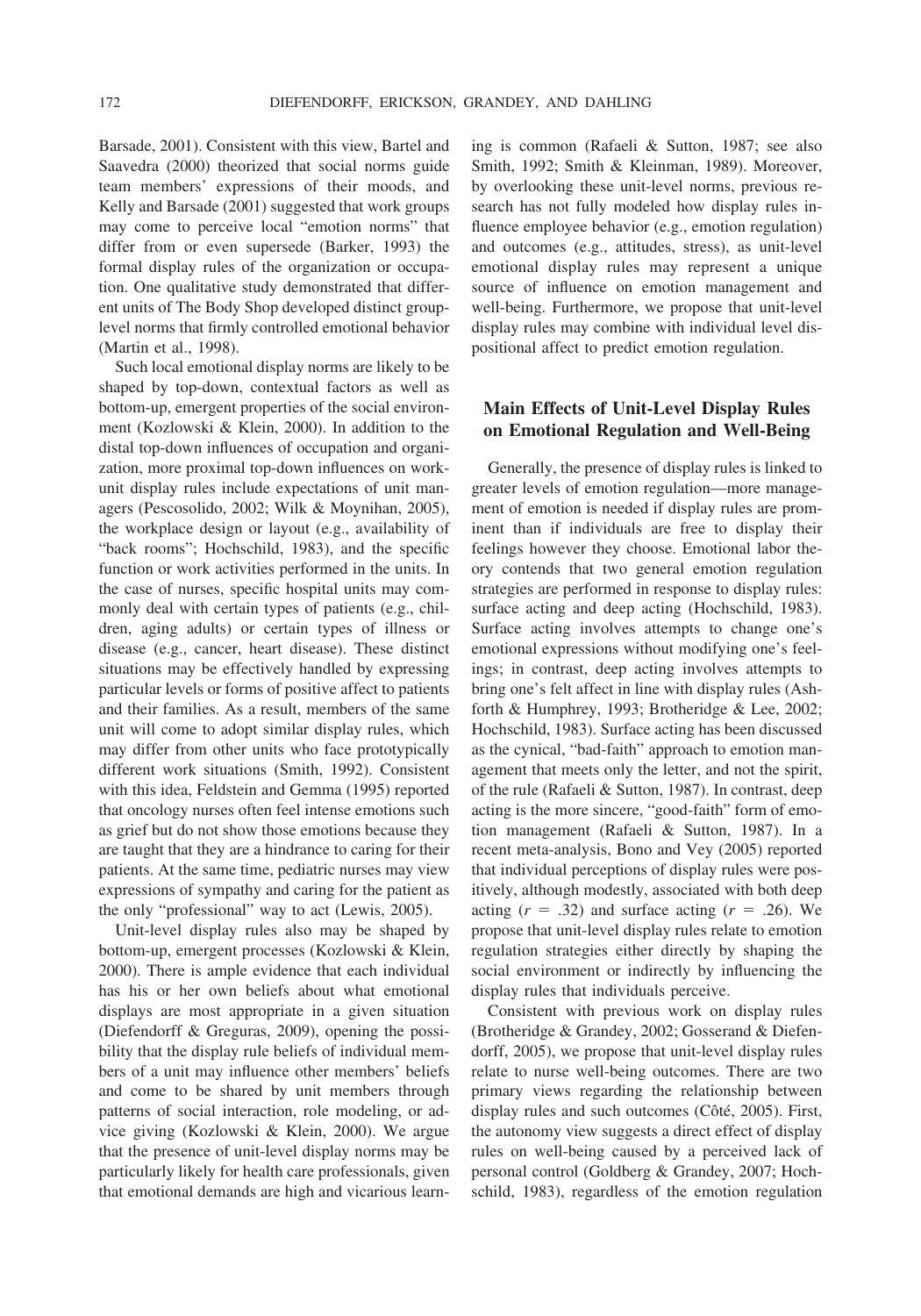actually performed (Gosserand & Diefendorff, 2005). Indeed, the organizational *expectation* to manage emotions may be more deleterious than the performance of emotional labor itself (Ashforth & Humphrey, 1993; Rutter & Fielding, 1988). There is some evidence that integrative display rules—manipulated and perceived—are directly linked to lower wellbeing (Goldberg & Grandey, 2007; Schaubroeck & Jones, 2000). Thus, we predict that shared display rules are negatively related to well-being, independent of the emotion regulation performed. In testing this idea, we focus on two employee outcomes that are important in the health care setting: burnout and job satisfaction.

*Hypothesis 1:* Unit-level emotional display rules are (a) positively related to burnout and (b) negatively related to job satisfaction.

Second, the depletion view suggests an indirect effect of display rules through the use of emotion regulation strategies that use valuable resources (Grandey, 2000; Gross & Levenson, 1997). However, there is mixed empirical support for this notion. Surface acting has consistently been linked to emotional exhaustion and job satisfaction, whereas deep acting has weak or null relations (Brotheridge & Lee, 2003; Erickson & Ritter, 2001; Grandey, 2003; Totterdell & Holman, 2003; see also Bono & Vey, 2005). Moreover, dispositional affectivity accounts for a large portion of the surface acting and job strain relations (Brotheridge & Grandey, 2002; Erickson & Ritter, 2001), making it important to examine the extent to which emotion regulation, rather than typical felt emotions, contributes to job strain. We propose that emotion regulation *partially* mediates the effect of unit-level display rules on job strain, given evidence for a direct effect (e.g., Gosserand & Diefendorff, 2005). When testing these relations, we control for the influence of dispositional positive affectivity (i.e., tendency to experience positive emotions such as enthusiasm) and negative affectivity (i.e., tendency to experience negative emotions such as anxiety), which have been shown to relate to emotional display rules, emotion regulation, and well-being outcomes (e.g., Brotheridge & Grandey, 2002; Diefendorff & Richard, 2003).

*Hypothesis 2:* The relations of unit-level emotional display rules with (a) burnout and (b) job satisfaction are partially mediated by surface acting and deep acting, controlling for the influence of positive affectivity and negative affectivity.

In testing the direct and indirect effects of display rules proposed in Hypotheses 1a-2b, we explore whether unit-level effects are independent of the effects of individual display rule perceptions, or whether individual display rule beliefs play an intervening role. We expect that unit-level display rules and individual perceptions may have independent effects, given that unit-level display rules represent normative controls over emotional behaviors whereas individual perceptions reflect personal preferences or idiosyncratic beliefs, which may be shaped by norms as well as other factors (Diefendorff & Richard, 2003; Ekman & Friesen, 1975).

## **Cross-Level Interactive Effects of Unit-Level Display Rules**

Implicit in many descriptions of emotional labor is the idea that individuals engage in emotion regulation in response to the combination of emotional display expectations and their felt affect (e.g., Diefendorff & Gosserand, 2003; Hochschild, 1983; Morris & Feldman, 1996; Zapf, 2002). Although this view is commonly found in writings on emotional labor, there is surprisingly little empirical support for it. Goldberg and Grandey (2007) found that high surface acting was reported when either positive display rules were required or a negative affective experience occurred; contrary to the interactive approach, both were not necessary to evoke emotion regulation (see also Bono & Vey, 2007).

In considering how unit-level display rules combine with dispositional affect to shape emotion regulation, we adopted a motivational perspective. Specifically, we argue that the type of emotion regulation performed depends on the level of shared display rules as well as the valence and level of employee affect. Positive affect is linked to approach motivation tendencies, and negative affect is tied to avoidance motivation tendencies (Gray & McNaughton, 2000). Similarly, Dahling and Johnson (2010) showed that deep acting aligns with approach motivation and surface acting aligns with avoidance motivation. On the basis of their common foundation in distinct motivational tendencies, we make separate predictions regarding the intersection of affective tendencies and display rules in predicting deep and surface acting.

First, we propose that the approach-oriented regulation strategy of deep acting will be more likely for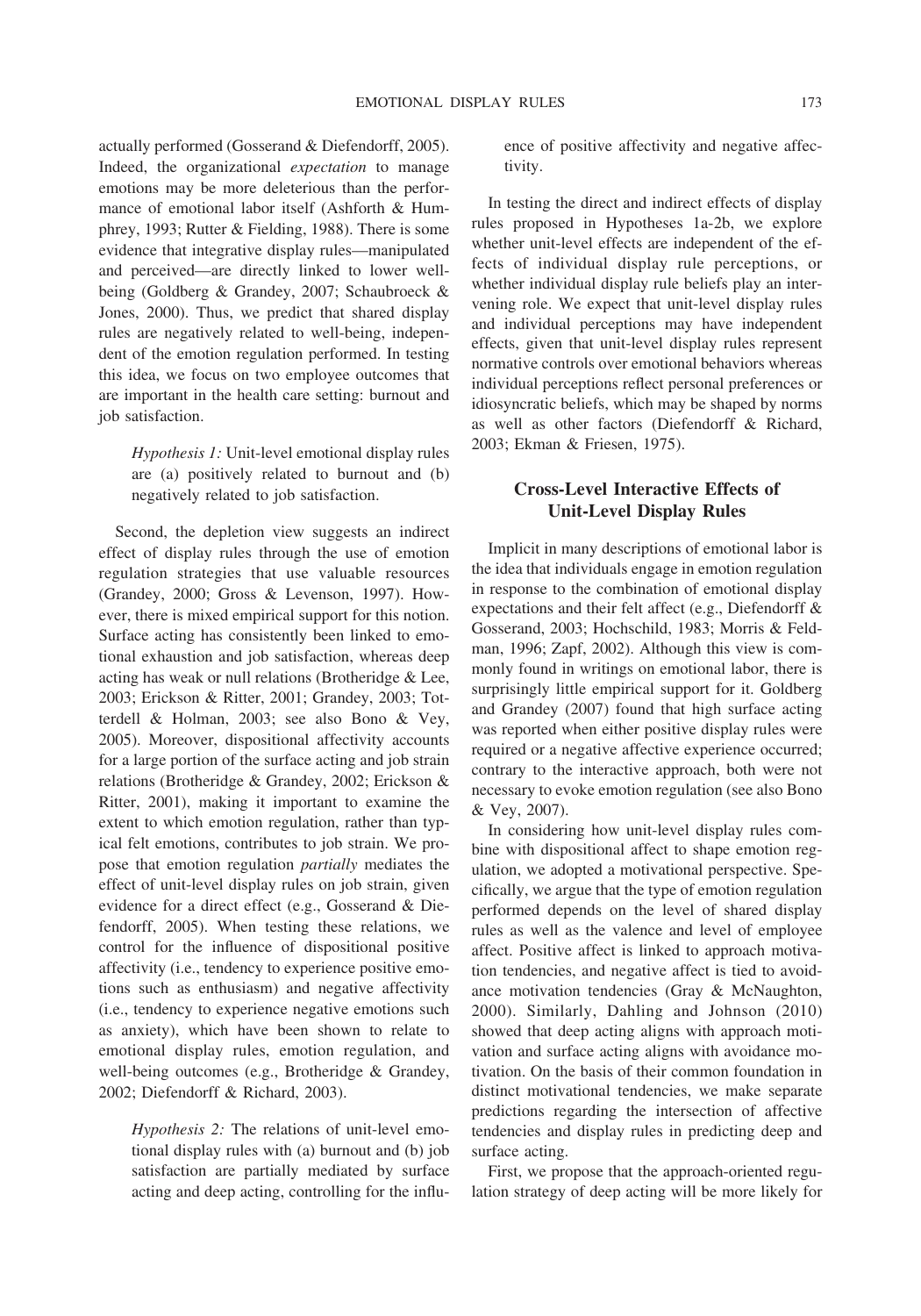individuals who both tend to experience positive affect and work in units with high levels of integrative display rules. In essence, high levels of shared display rules provide the normative goal that results in more deep acting for employees high in positive affectivity (and approach motivation; Gray & McNaughton, 2000) compared with employees low in positive affectivity. Consider that even when a nurse typically feels positive emotions, expressing a sense of genuine caring for each and every patient requires energy and attentional resources; thus, shared display rules can provide the motivation to engage in deep acting to do so (Ashforth & Humphrey, 1993; Goldberg & Grandey, 2007). In contrast, when a person tends to experience low positive affect, there is less motivational energy to engage in deep acting; thus, integrative display rules are less likely to evoke this effortful approach. Consistent with this motivational perspective, Totterdell and Holman (2003) found that deep acting was more likely from call center employees who had pleasant, rather than unpleasant, interactions. Thus, nurses who tend to be high in positive affectivity may be more likely to use deep acting when they are working in a unit with high expectations for positive displays than when the display rules are not as clearly expected in the work group.

*Hypothesis 3:* Unit-level emotional display rules moderate the relationship of positive affectivity with deep acting, so that the relationship is strong and positive when display rules are high and weak when display rules are low.

Consistent with the motivational explanation, we contend that surface acting is more likely when avoidance motivation is high (Dahling & Johnson, 2010). High levels of negative affectivity suggest a tendency to withdraw from (or aggress toward) others, as well as an increased sensitivity to signals of punishment and nonreward (Carver & Scheier, 1990; Keltner, Gruenfeld, & Anderson, 2003). We propose that employees who tend to experience negative emotions and who work in units with low levels of integrative display rules are likely to simply express their negative feelings. However, if units have high levels of shared integrative display rules, employees may seek to regulate their affect to avoid the social consequences associated with showing negative emotions (e.g., anticipated shame, being ignored by others, experiencing a lack of support), but they may do so using the more cynical emotion regulation strategy of surface acting. Thus, the avoidant orientation as-

sociated with negative affectivity may lead individuals to simply conform to display rules at the surface level. We propose that the positive link between negative affectivity and surface acting (Brotheridge & Lee, 2002; Gosserand & Diefendorff, 2005) will be stronger when employees work under high, rather than low, levels of shared integrative display rules. This prediction is consistent with that of Totterdell and Holman (2003), who found that call center employees, who work under integrative displays rules, were more likely to surface act during an unpleasant or negative customer interaction than a pleasant one.

*Hypothesis 4:* Unit-level emotional display rules moderate the relationship of negative affectivity with surface acting, such that the relationship is strong and negative when display rules are high and weak when display rules are low.

Given that there are no common motivational links between positive affectivity and surface acting and between negative affectivity and deep acting (Dahling & Johnson, 2010), we do not predict that unitlevel display rules will moderate these links. However, we test these nonpredicted interactions to further assess whether our theoretical alignment based on motivational tendencies is supported. In addition, we control for the influence of individuallevel emotional display rule perceptions when testing the cross-level interactions to provide a conservative test of the relationships of unit-level display rules with emotion regulation.

### **Method**

#### **Participants and Procedure**

Participants were registered nurses working for a health care system consisting of two urban hospitals in the midwestern United States owned and operated by a single health care system (no differences between hospitals were observed for any study variables). In both hospitals, the nursing staff was managed through one office of nursing administration. Written questionnaires, with an accompanying letter describing the study, were distributed to all registered nurses at their place of employment  $(N = 1,461)$ . Surveys were returned directly to the researchers through the U.S. mail in a previously addressed, stamped envelope. Eighty percent of the potential respondents returned a completed questionnaire (*n* 1,169). To hold constant the occupation, only completed questionnaires from direct care nurses were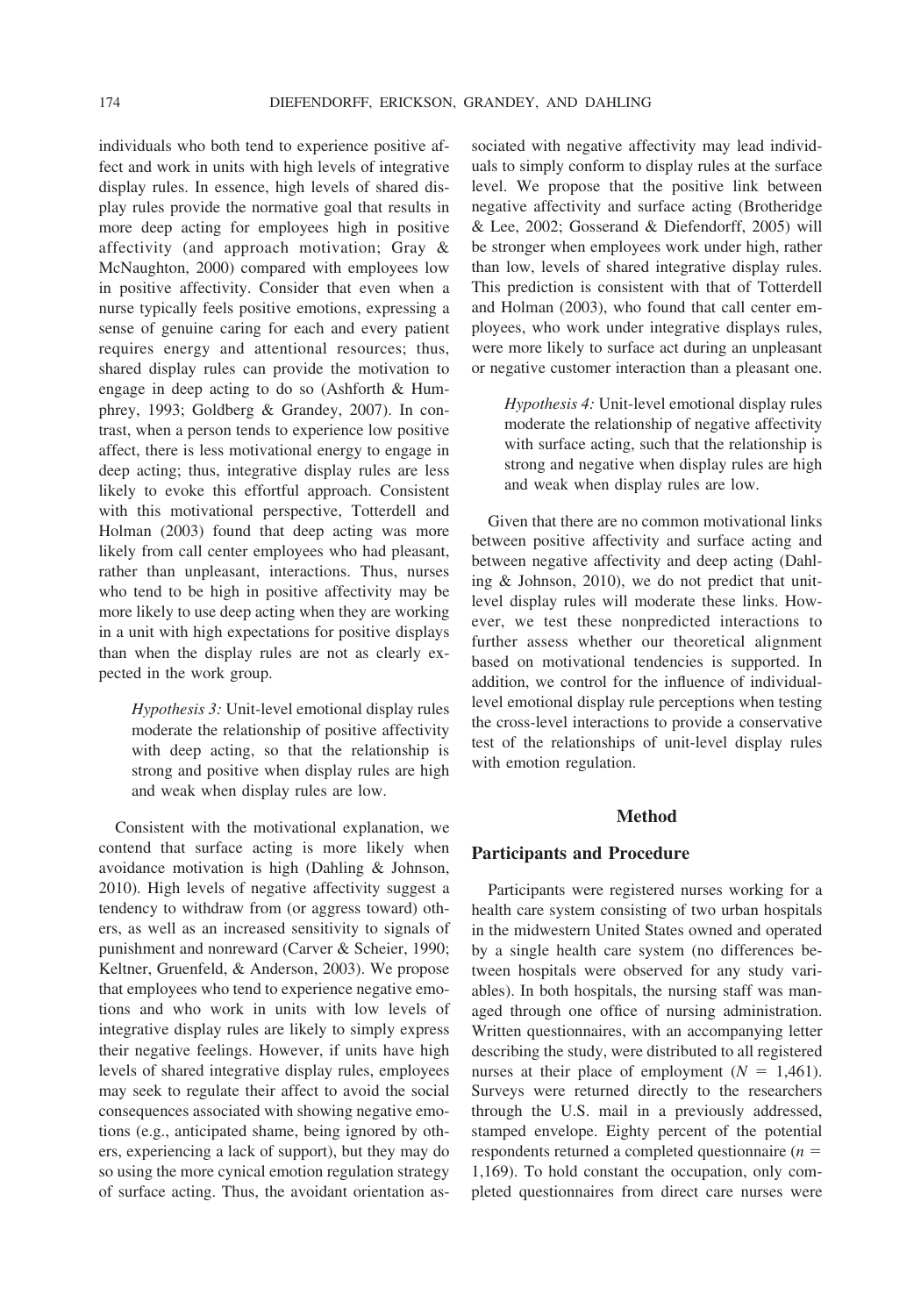included, resulting in a sample size of 929 (79% of respondents).

Of the 929 respondents, 96% were female and 95% were White. The nurses were distributed across 60 work units, resulting in an average of 15.48 nurses per unit. Thirty-three percent had earned a diploma of nursing, 12% had earned an associate's degree, 50% had completed a bachelor's degree, and 5% had earned a graduate degree in nursing. Seventy-five percent of the respondents were married, and 66% had children living at home. The mean age of the participants was 42 years old, with an average tenure of 16.8 years as a registered nurse. The average nurse in the present sample worked 33 hr/week. According to the organization's records, participating nurses were representative of those employed by the health system studied.

### **Measures**

**Unit-level emotional display rules.** Display rules were measured with a slightly modified version of the seven-item scale introduced by Best, Downey, and Jones (1997) and employed by Brotheridge and Grandey (2002). Nurses were presented with the sentence stem, "To be effective in your job, to what extent are you required to ... ?" and asked to rate seven items involving the expression of positive emotions and hiding of negative emotions on a 5-point scale ranging from 1 (*not at all required*) to 5 (*always required*). Sample items are "reassure people who are distressed or upset," "express feelings of sympathy (i.e., saying you 'understand,' saying you are sorry to hear about something)," and "hide your disgust over something someone has done." Our underlying theoretical assumption is that the items on this scale represent a unitary construct aimed at expressing emotions in a way that brings the interaction partners closer together; that is, integrative display rules (Wharton & Erickson, 1993). Indeed, Gosserand and Diefendorff (2005) supported the idea that display rule items pertaining to showing positive emotions and hiding negative emotions could form a single scale.

To examine this issue empirically, we compared the fit of one-factor and two-factor models using multilevel confirmatory factor analysis (CFA; Dyer, Hanges, & Hall, 2005; Muthén, 1994) using Mplus 5.1 (Muthén & Muthén, 1998-2007). Results revealed good fit for both the one- and two-factor models. For the one-factor model,  $\chi^2(26) = 114.21$ ,  $p < .05$ ; root mean square error of approximation  $(RMSEA) = .060$ , Tucker–Lewis index  $(TLI) = .95$ , confirmatory fit index  $(CFI) = .97$ , standardized root mean square residual for the within level  $(SRMR_{within}) = .062$ , and  $SRMR_{between} = .054$ . For the two-factor model,  $\chi^2(28) = 138.64$ ,  $p < .05$ ;  $RMSEA = .065$ , TLI = .94, CFI = .96; RMSEA = .06, SRMR<sub>within</sub> = .050, and SRMR<sub>between</sub> = .054. Although the two-factor model is slightly preferred when using the change in chi-square significance test for comparing nested models,  $\Delta \chi^2(2) = 24.43$ ,  $p <$ .05; the two-factor model had larger residuals at the within (i.e., person) level and equivalent residuals at the between (i.e., unit) level, compared with the one-factor model, as is evidenced by the SRMR values. Additionally, the correlation among the two factors was .92 at the person level and .99 at the unit level, suggesting that they are essentially redundant. Furthermore, when conducting CFAs on only the unit-level display rule data, the more parsimonious one-factor model did not fit worse than the two factor model,  $\Delta \chi^2(1) = 0.19$ , *ns*. As a result, we concluded that a one-factor model best represented the data. Coefficient alpha supported the reliability of this measure ( $\alpha = 0.84$ ).

Our use and subsequent aggregation of selfreferenced items to assess display rules reflects what Chan (1998) referred to as the "direct consensus" model of composition (see also Kozlowski & Klein, 2000). Such a model is in contrast to the "referent shift consensus" model of composition described by Chan (1998), in which individuals respond to groupreferenced items (e.g., "the display rules for my work unit are . . . ."), which are then aggregated. Although Klein, Conn, Smith, and Sorra (2001) demonstrated that the use of self-referenced items results in greater within-group variability and less between-groups variability than the use of group-referenced items, there also is evidence that constructs assessed through self-referenced items can be meaningfully aggregated to the unit level of analysis (e.g., Kozlowski & Hults, 1987).

**Emotion regulation strategies.** Items measuring surface and deep acting with patients and their families were adapted from Brotheridge and Lee's (2003) Emotional Labor Scale. We assessed surface acting by asking respondents, "How often do you try to cover up your true feelings?" and "How often do you pretend to have feelings that are expected but that you don't really feel?" with separate items asking about interactions with patients and patient families (1 = *never*,  $5 = \text{everyday}$ ). The internal consistency reliability of these four items was .90. For deep acting, respondents were asked, "How often do you make an effort to actually feel the emotions you are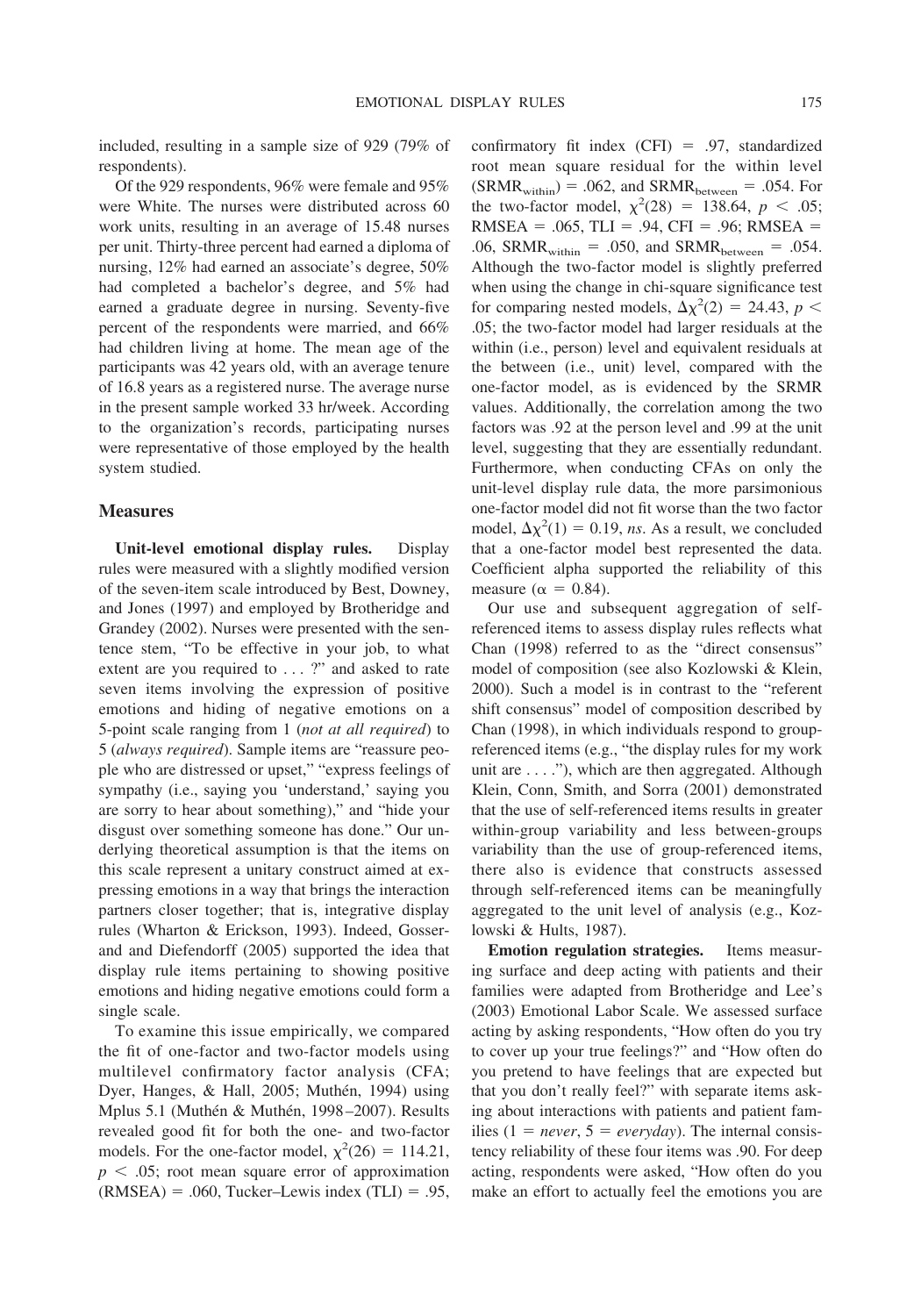expected to display with patients and patient families?"  $(1 = never, 5 = every day)$ . The internal consistency reliability of these two items was .98. It should be noted that for deep acting, the coefficient alpha represents the extent of measurement error across the two targets (patients, patient families), rather than across different items from a construct domain; for surface acting the alpha is across two items and two targets.

**Positive and negative affectivity.** The Positive and Negative Affectivity Schedule (PANAS; Watson, Clark, & Tellegen, 1988) was used to measure dispositional positive affectivity and negative affectivity. The PANAS includes 10 positive and 10 negative mood adjectives and asks participants to indicate the extent to which they "generally" feel each emotion ("on average") on a 5-point scale ranging from 1 (*very slightly or not at all*) to 5 (*extremely*). Internal consistency reliabilities were  $\alpha = 0.91$  for positive affectivity and  $\alpha = 0.87$  for negative affectivity.

**Burnout.** We measured burnout with a sevenitem scale (Erickson & Ritter, 2001) that was developed on the basis of the principal component of burnout, emotional exhaustion (Maslach & Jackson, 1986). Respondents were asked to indicate how often they had experienced each of the statements listed  $(1 = never, 7 = almost every day; sample item: "I)$ feel emotionally drained from my work"). The internal consistency reliability was  $\alpha = 0.92$ .

**Job satisfaction.** Job satisfaction was measured with four items from the Quality of Employment Survey, which is commonly used to assess U.S. workforce changes in satisfaction over time (Quinn & Staines, 1978) and has been successfully used in other organizational research (e.g., Kossek & Ozeki, 1998). Respondents rated their satisfaction  $(1 = \text{very})$  $dissatisfied$ ,  $4 = very satisfied$  with the "work in

general," "work hours," "control over work," and "routine activities." Responses to these items were averaged ( $\alpha = 0.74$ ).

### **Results**

Means, standard deviations, and zero-order correlations among the study variables are reported in Table 1. Hierarchical linear modeling (HLM 6.0; Raudenbush & Bryk, 2002) was used to test all of the hypotheses, which involved simultaneously examining the effects of work unit-level display rules and individual-level predictors on dependent variables. We followed Enders and Tofighi's (2007) recommendations for centering Level 1 and Level 2 variables. For analyses focused on testing main effect predictions for display rules (Hypotheses 1 and 2), the Level 1 predictors (i.e., positive affectivity, negative affectivity, surface acting, deep acting) were centered at their grand means. Doing so allowed us to test whether unit display rules predicted Level 1 well-being outcomes beyond the effects of the Level 1 predictors. For analyses focused on testing crosslevel interaction effects (Hypotheses 3 and 4), the Level 1 predictors (i.e., positive affectivity and negative affectivity) were centered at the means of each work unit. This approach "yields a pure estimate of the moderating influence that a level 2 predictor exerts on the level 1 association between X and Y" (Enders & Tofighi, 2007, p. 133). We also grand mean centered the Level 2 display rule variable.

Before testing our hypotheses, we examined whether there was statistical evidence to support aggregating the display rule ratings to the unit level of analysis. In essence, we wanted to know whether (a) the display rule ratings had sufficient between-unit variance, (b) units could be reliably differentiated, and (c) individuals within a unit agreed (Bliese,

| Table 1 |  |  |  |                                                                                           |  |
|---------|--|--|--|-------------------------------------------------------------------------------------------|--|
|         |  |  |  | Means, Standard Deviations, Reliabilities, and Correlations of Individual-Level Variables |  |

| Variable                | M    | SD   |        |        |        | 4      |        | h      |       |
|-------------------------|------|------|--------|--------|--------|--------|--------|--------|-------|
| 1. Display rules        | 3.72 | 0.69 | (.84)  |        |        |        |        |        |       |
| 2. Positive affectivity | 3.63 | 0.69 | $-.01$ | (.91)  |        |        |        |        |       |
| 3. Negative affectivity | 1.72 | 0.53 | .24    | $-.38$ | (.87)  |        |        |        |       |
| 4. Surface acting       | 3.02 | 0.95 | .38    | $-.26$ | .33    | (.90)  |        |        |       |
| 5. Deep acting          | 3.19 | 1.19 | .20    | .03    | .14    | .26    | (.98)  |        |       |
| 6. Job satisfaction     | 2.89 | 0.56 | $-.17$ | .30    | $-.27$ | $-.34$ | $-.04$ | (.74)  |       |
| 7. Burnout              | 4.07 | 1.49 | .26    | $-.26$ | .41    | .43    | .21    | $-.54$ | (.92) |

*Note.*  $N = 929$  for all variables. Reliabilities are in parentheses on the diagonal. Correlations at .14 or higher are significant at  $p < .01$ .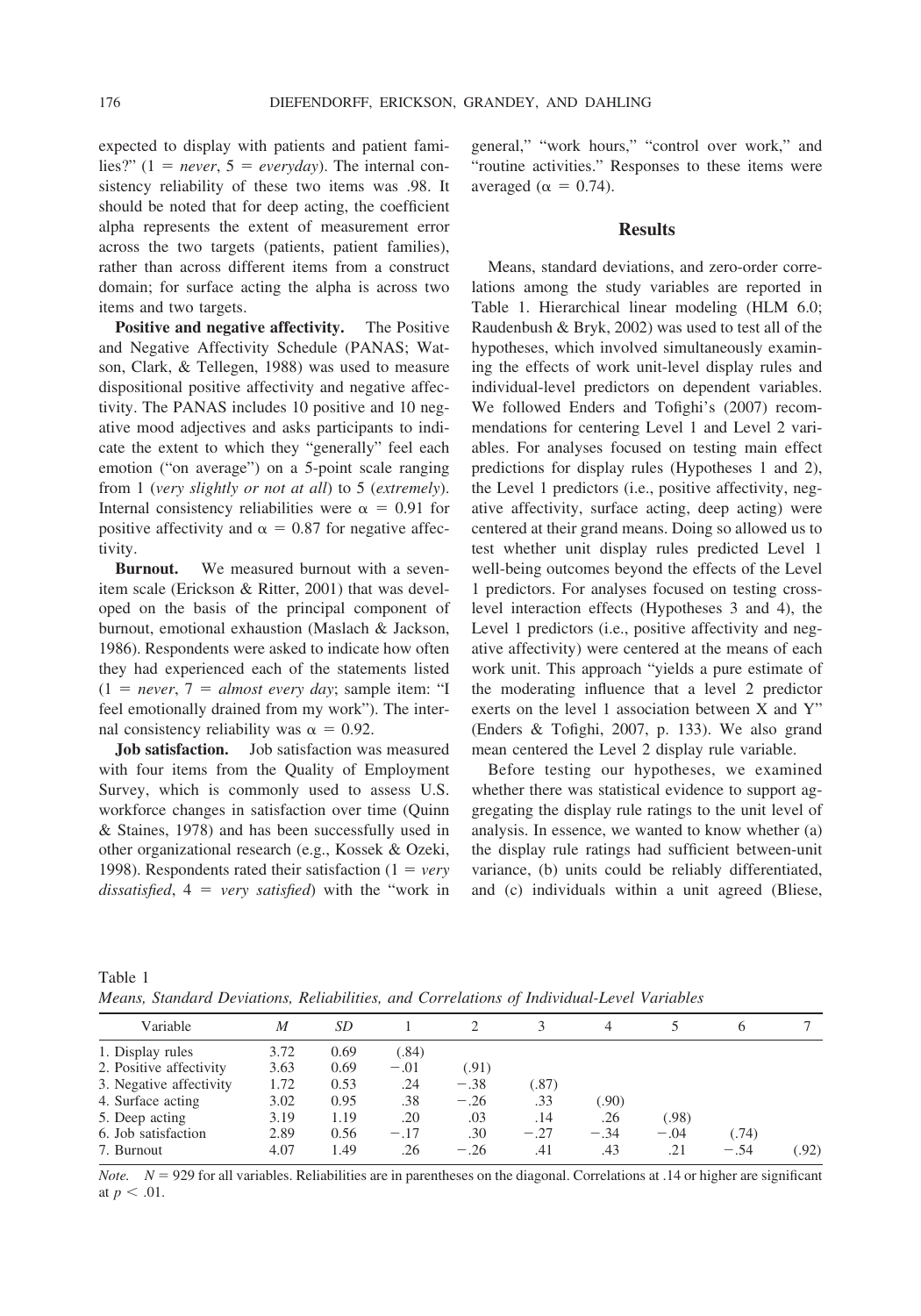2000). The intraclass correlation  $(ICC[1])$ ,  $ICC(2)$ , and  $r_{\text{wg}(i)}$  values provide this information, respectively. ICC(1) is the proportion of variance in individual responses that is accounted for by unit membership. For display rules,  $\text{ICC}(1) = .092$ ,  $F = 2.46$ ,  $p < .001$ , suggesting that over 9% of the variance in individual responses was attributable to the nursing unit to which they belonged. ICC(2) is the reliability of the unit scores, or the extent to which units can be reliably differentiated.  $ICC(2) = .61$  for display rules, suggesting that the units reliably differed in their mean level of display rules. Although there is no set cutoff for ICC values, James (1982) reported a median ICC(1) value of .12, and Glick (1985) suggested an ICC(2) minimum of .60. Thus, our ICC values are comparable with these guidelines as well as values used to justify aggregation in previous research (Liao & Chuang, 2004; Schneider, White, & Paul, 1998).

We computed  $r_{\text{wg}(i)}$  values for display rules for each unit to determine the extent to which individuals within a given unit agreed on the display rules. The mean  $r_{\text{wg}(i)}$  was .90, the median  $r_{\text{wg}(i)}$  was .91, and the range was from .71 to .98. These values are all above the conventionally accepted value of .70. In summary, these results provide evidence that display rules exist at the work unit level of analysis in our sample, supporting the assumption in the emotional labor literature that display rules represent shared expectations for emotional expression.

### **Display Rules and Employee Well-Being: Direct and Indirect Effects**

Hypotheses 1a and 1b proposed that the effects of unit-level display rules on burnout and job satisfaction are direct, whereas Hypotheses 2a and 2b proposed that the effects are partially mediated through surface acting and deep acting. To test these hypotheses, we performed a series of analyses in which we tested (a) the unique effect of unit-level display rules on the dependent variables, (b) whether these unitlevel effects were independent of individual-level display rule perceptions, and (c) whether surface acting and deep acting could explain the links of display rules with strain-related outcomes. As a first step, we computed null models for deep acting, surface acting, burnout, and job satisfaction (see Table 2). These models revealed that the Level 2 residual variance of the intercept was significant for each variable, with the exception of deep acting. Thus, there was significant between-unit differences for surface acting (5.4%), burnout (15.5%), and job satisfaction (7.5%) but not for deep acting (1.5%).

Next, we examined the links of unit-level display rules with the proposed mediators, surface acting and deep acting, controlling for the influence of dispositional affectivity. These analyses demonstrated that unit-level emotional display rules were significantly related to both deep acting and surface acting (see the first column of results in Table 3). However, inclusion of grand mean centered individual-level display rules as a Level 1 predictor (see the second column of results in Table 3) reduced the effect of unit-level display rules to nonsignificance for both strategies. Individual-level display rules were significant in both cases, suggesting that the association between unitlevel display rules and emotion regulation was fully accounted for by individual-level display rule beliefs.

Having established links of dispositional affect and display rules with the emotion regulation mediators, we turn our attention to testing Hypotheses 1a–2b. As a first step, we tested models with positive affectivity and negative affectivity as Level 1 predictors and unit-display rules as a Level 2 predictor. Consistent with Hypothesis 1a, the first column in Table 4 shows that PA and NA, as well as unit-level display rules, were significantly related to job burnout. However, at

Table 2 *Hierarchical Linear Modeling Estimates of Null Models*

| Dependent<br>variable | Pooled intercept<br>$(\gamma_{00})$ | Within-unit variance<br>$(\sigma^2)$ | Between-unit variance<br>$(\tau_{00})$ | % Total variance<br>between units |
|-----------------------|-------------------------------------|--------------------------------------|----------------------------------------|-----------------------------------|
| Deep acting           | $3.203***$                          | 1.395                                | 0.021                                  | 1.51                              |
| Surface acting        | $2.989***$                          | 0.852                                | $0.048***$                             | 5.37                              |
| Burnout               | $3.992***$                          | 1.921                                | $0.353***$                             | 15.50                             |
| Job satisfaction      | $2.920***$                          | 0.289                                | $0.023***$                             | 7.49                              |

*Note.* Percentage of total variance between units was computed with the formula  $\tau_{00}/(\sigma^2 + \tau_{00})$ .  $\gamma_{00}$  is the average value of the dependent variable across individuals and units.

 $p^*$  *p* < .001.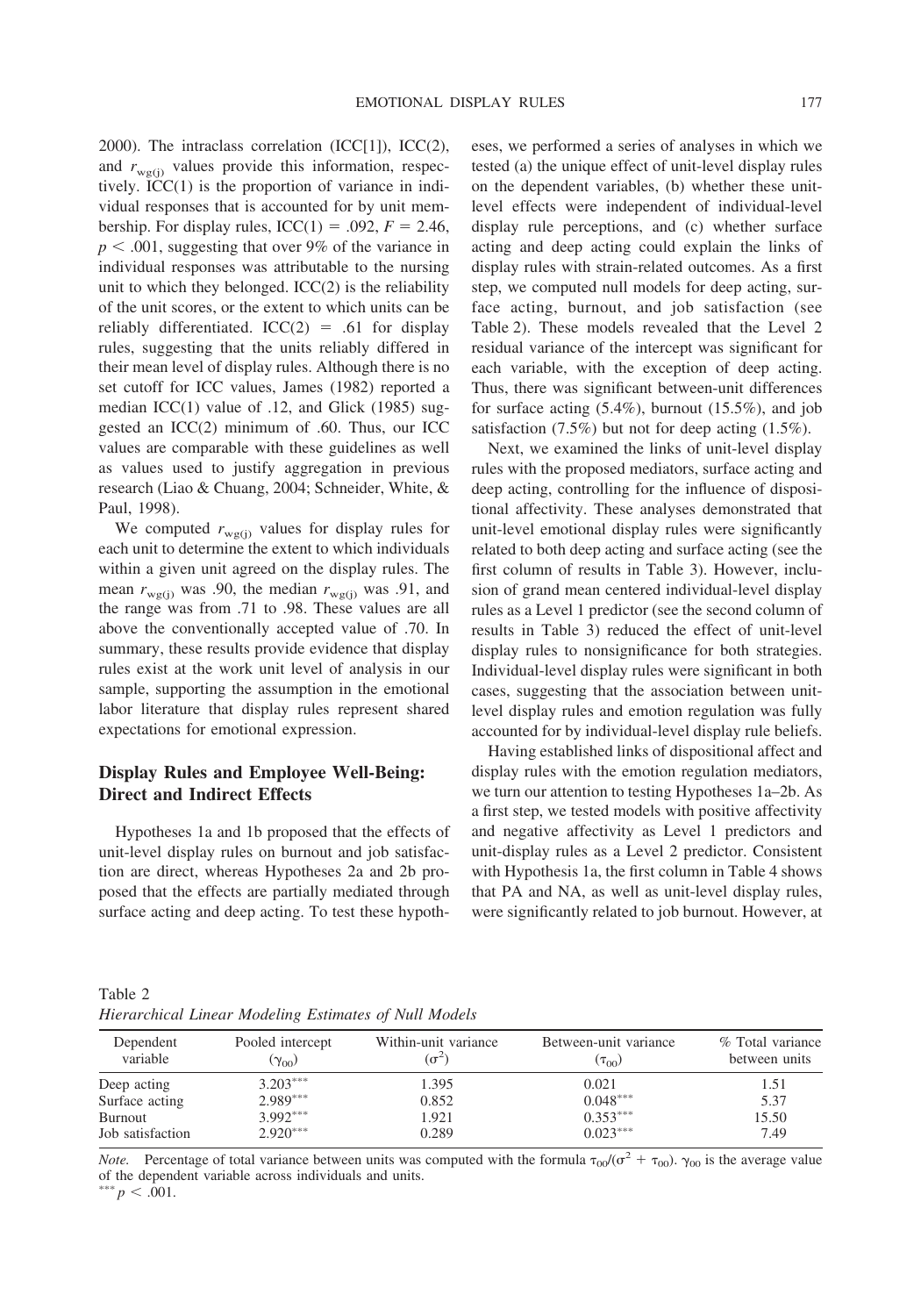|--|--|

*Multilevel Random Coefficient Model Predicting Surface Acting and Deep Acting*

| Variable                           | PANAS and unit-level<br>display rules | Add individual-level<br>display rules | Add cross-level<br>interactions |
|------------------------------------|---------------------------------------|---------------------------------------|---------------------------------|
| Dependent variable: Deep acting    |                                       |                                       |                                 |
| Level 1 model                      |                                       |                                       |                                 |
| Intercept                          | $3.172***$                            | $3.203***$                            | $3.200***$                      |
| Positive affectivity (PA)          | $.021***$                             | $.019***$                             | $.014*$                         |
| Negative affectivity (NA)          | $.041***$                             | $.031***$                             | $.029***$                       |
| Display rules (DR)                 |                                       | $.288***$                             | $.279***$                       |
| Level 2 model                      |                                       |                                       |                                 |
| Unit DR (intercept)                | $.383*$                               | .113                                  | .132                            |
| Unit DR $\times$ PA                |                                       |                                       | $.043*$                         |
| Unit DR $\times$ NA                |                                       |                                       | .016                            |
| Dependent variable: Surface acting |                                       |                                       |                                 |
| Level 1 model                      |                                       |                                       |                                 |
| Intercept                          | $2.949***$                            | 2.985***                              | 2.984***                        |
| <b>PA</b>                          | $-.025***$                            | $-.028***$                            | $-.031***$                      |
| <b>NA</b>                          | $.043***$                             | $.029***$                             | $.022***$                       |
| DR                                 |                                       | $.442***$                             | $.444***$                       |
| Level 2 model                      |                                       |                                       |                                 |
| Unit DR (intercept)                | $.564***$                             | .145                                  | .141                            |
| Unit DR $\times$ PA                |                                       |                                       | .022                            |
| Unit DR $\times$ NA                |                                       |                                       | $.060**$                        |

*Note.* For employees,  $n = 929$ ; for units,  $n = 60$ . Values are for fixed effects ( $\gamma s$ ) with robust standard errors. PANAS = Positive and Negative Affectivity Schedule.

 $p < .05.$   $\rightarrow p < .01.$   $\rightarrow p < .001.$ 

the next step, the grand mean centered individuallevel display rules measure was significant (explaining 2.9% of the within-unit variance), and this resulted in unit-level display rules becoming nonsignificant (see the middle column of results in Table 4). This finding suggests that individual-level display rule perceptions fully mediated the effect of unit-level display rules on burnout. Finally, we added the hypothesized mediating variables of surface acting and deep acting, which were both significantly related to burnout (see third column of Table 4) and reduced the size of the individual-level display rule effect by  $51.7\%$  (from 2.9% to 1.4%), although it remained significant. Thus, these results support both direct and indirect effects of individual-level display rule perceptions on burnout but an effect of unit-level display rules that is fully accounted for by these individual-level perceptions. Thus, these results do not provide support for Hypotheses 1a or 2a, but they are consistent with such effects at the individual level of analysis. In summary, these results indicate that the effect of unit-level display rules on burnout operates completely through individual-level display rules and that individual-level display rules relate both directly and indirectly (through surface acting and deep acting) to nurse burnout. The full model

accounted for 30% of the within-unit and 38.5% of the between-unit variance in burnout.

We followed the same steps for testing Hypotheses 1b and 2b for job satisfaction. At the first step, PA and NA were significant Level-1 predictors and unitlevel display rules was a significant Level-2 predictor, consistent with Hypothesis 1a (see first column of results in Table 4). As a next step, we included grand mean centered individual-level display rule perceptions as a predictor, which had a significant relationship with job satisfaction (see second column of results in Table 4) and accounted for 1% of the incremental within-unit variance. In contrast to the result for burnout, unit-level display rules remained significant, though the magnitude of its effect was reduced (see Table 4). This finding suggests that individual-level display rules partially mediated the impact of unit-level display rules on job satisfaction. Finally, adding individual-level surface acting and deep acting to the model (see last column of Table 4) demonstrated that both strategies were significantly associated with job satisfaction. Furthermore, the effect of individual-level display rules became nonsignificant, whereas the effect of unit-level display rules was virtually unchanged. These results support Hypothesis 1b for unit-level display rules, showing that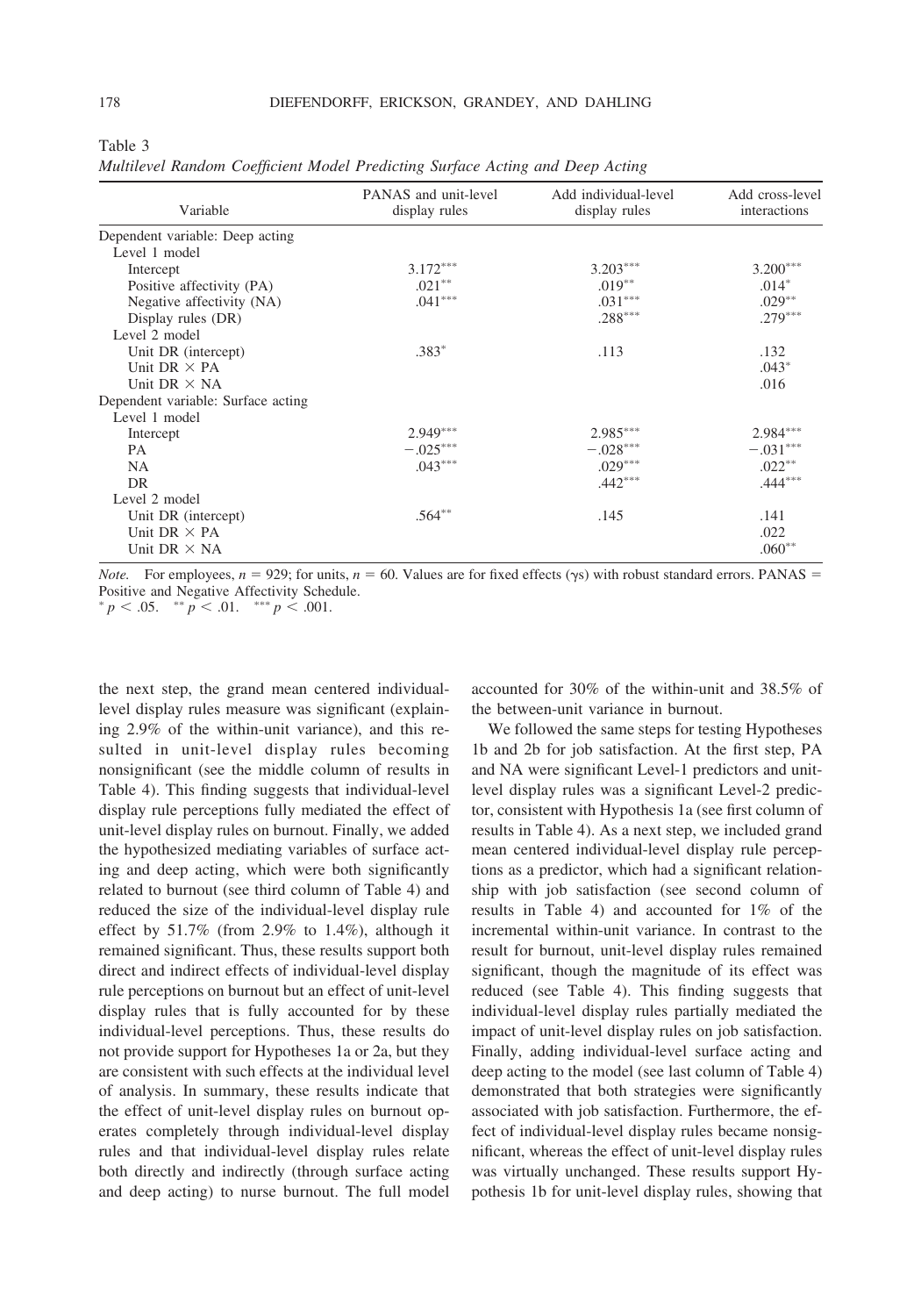|--|--|

*Multilevel Random Coefficient Model Predicting Burnout and Job Satisfaction*

| Variable                             | PANAS & unit-level<br>display rules | Add individual-level<br>display rules | Add emotion regulation<br>strategies |
|--------------------------------------|-------------------------------------|---------------------------------------|--------------------------------------|
| Dependent variable: Burnout          |                                     |                                       |                                      |
| Level 1 model                        |                                     |                                       |                                      |
| Intercept                            | $3.984***$                          | $4.022***$                            | $4.027***$                           |
| Positive affectivity                 | $-.032***$                          | $-.036***$                            | $-.025***$                           |
| Negative affectivity                 | $.096***$                           | $.083***$                             | $.069***$                            |
| Display rules (DR)                   |                                     | $.382***$                             | $.174*$                              |
| Surface acting                       |                                     |                                       | $.396***$                            |
| Deep acting                          |                                     |                                       | $.093*$                              |
| Level 2 Model                        |                                     |                                       |                                      |
| Unit DR (intercept)                  | $.769**$                            | .367                                  | .250                                 |
| Dependent variable: Job satisfaction |                                     |                                       |                                      |
| Level 1 model                        |                                     |                                       |                                      |
| Intercept                            | $2.935***$                          | $2.927***$                            | $2.924***$                           |
| Positive affectivity                 | $.023***$                           | $.024***$                             | $.019***$                            |
| Negative affectivity                 | $-.016**$                           | $-.013***$                            | $-.010*$                             |
| DR                                   |                                     | $-.087***$                            | $-.031$                              |
| Surface acting                       |                                     |                                       | $-.143***$                           |
| Deep acting                          |                                     |                                       | $.025*$                              |
| Level 2 model                        |                                     |                                       |                                      |
| Unit DR (intercept)                  | $-.290***$                          | $-.208**$                             | $-.214***$                           |

*Note.* For employees,  $n = 929$ ; for units,  $n = 60$ . Values are for fixed effects ( $\gamma s$ ) with robust standard errors. *p* < .05. <sup>\*\*</sup> *p* < .01. <sup>\*\*\*</sup> *p* < .001.

it had direct effects on job satisfaction, and provide indirect support for the partial mediation idea in Hypothesis 2b, given that the effect of individuallevel display rule perceptions (which itself carried some of the unit-level display rule effects) was reduced to nonsignificance when surface acting and deep acting were included in the model. Thus, Hypothesis 2b was supported by the finding that emotion regulation strategies mediated the relationship of unit-level display rules with job satisfaction that operated through individual-level display rule perceptions. The full model accounted for 20.6% of the within-unit and 25.2% of the between-unit variance in job satisfaction.

## **Shared Display Rules Dispositional Affect in Predicting Emotion Regulation**

Hypotheses 3 and 4, respectively, proposed that work unit-level display rules would moderate the relationships of individual-level positive affectivity with deep acting and of individual-level negative affectivity with surface acting. Building on the second model in Table 3, which included unit-level display rules, dispositional affectivity, and individual-level display rule perceptions, we added unit-level display rules as a predictor of the slopes of positive affectivity and negative affectivity in predicting deep acting. As shown in the last column of Table 3, the cross-level interaction effect for unit-level display rules in predicting the positive affectivity and deep acting slope was significant, accounting for 3.5% of the variance in the slopes between positive affectivity and deep acting (or .05% of the total variance in deep acting). The form of this interaction is consistent with Hypothesis 3. As shown in Figure 2, there was a positive relationship between positive affectivity and deep acting for individuals working in units with high display rules (simple slope at 1 *SD* in display rules,  $\gamma = .024$ ,  $p < .05$ ), whereas the relationship was weaker for individuals working in units with low display rules (simple slope at  $-1$  *SD* in display rules,  $\gamma = .010$ ,  $p < .10$ ). Consistent with expectations, the interaction between unit-level display rules and negative affectivity in predicting deep acting was not significant.

Hypothesis 4 proposed that work unit-level display rules would interact with individual level negative affectivity to predict surface acting. We added unitlevel display rules as a predictor of the slopes of positive and negative affectivity in predicting surface acting (see Table 3). This hypothesis was supported because the cross-level interaction effect was significant and accounted for 36% of the variance in the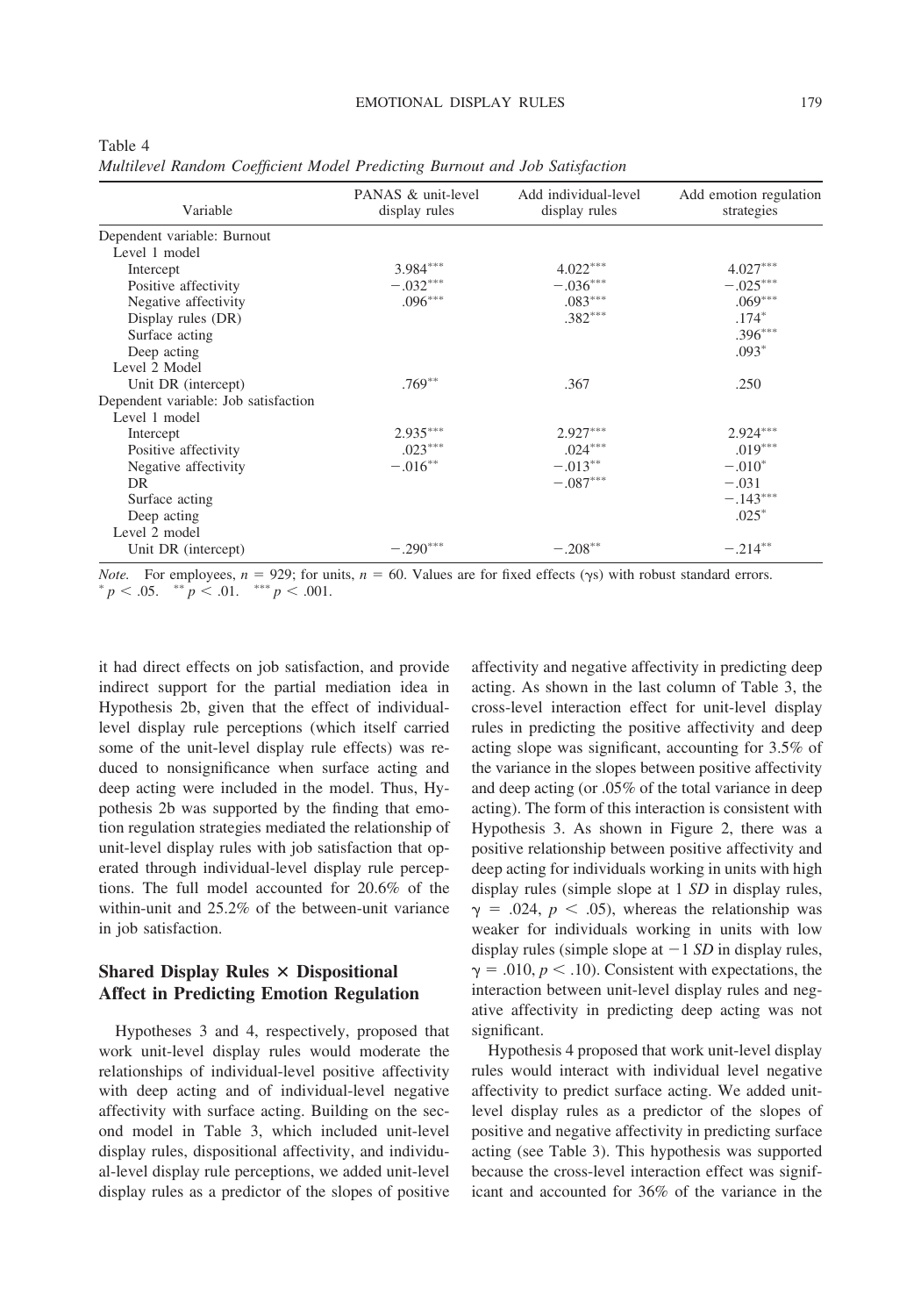

*Figure 2.* Unit-level display rules as a moderator of the relationship between person-level positive affectivity and deep acting.

slopes between negative affectivity and surface acting (or 4.9% of the total variance in surface acting). The form of this interaction supported Hypothesis 4. As shown in Figure 3, the relation of negative affectivity with surface acting was strong and positive at high levels of unit display rules (simple slope at 1 *SD* in display rules,  $\gamma = .035$ ,  $p < .01$ ) and weaker at low levels of unit display rules (simple slope at  $-1$ ) *SD* in display rules,  $\gamma = .015$ ,  $p < .01$ ). Furthermore, the nonhypothesized interaction of unit-level display rules with positive affectivity in predicting surface acting was not significant (see Table 3).

In supplemental analyses, we also examined whether unit-level display rules interacted with dispositional affectivity in predicting burnout and job satisfaction. None of these interactions were significant, suggesting that the cross-level moderating effects of unit-level display rules affect emotion regulation and not job satisfaction or burnout. Finally, we also examined whether individual-level display rule



*Figure 3.* Unit-level display rules as a moderator of the relationship between person-level negative affectivity and surface acting.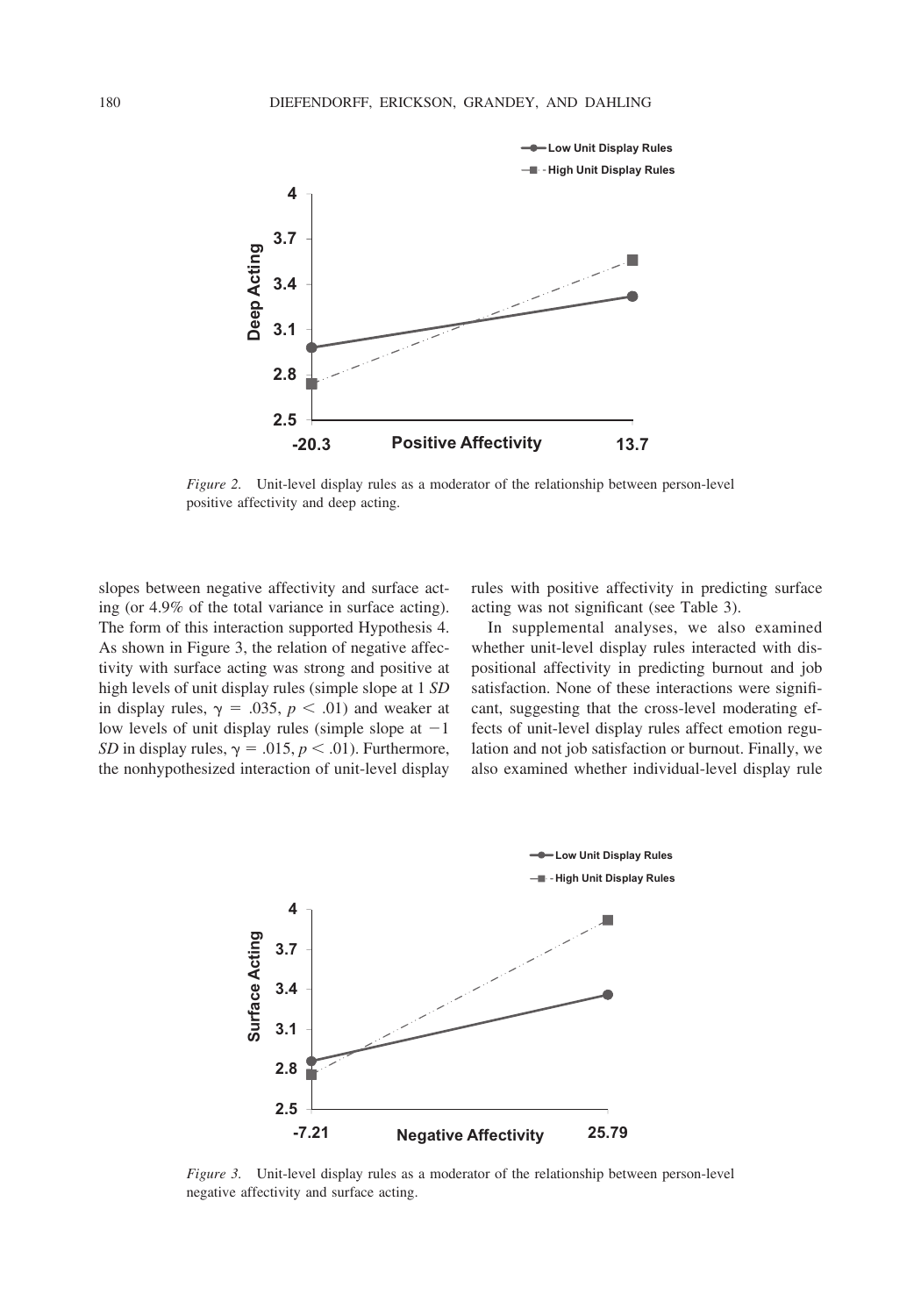perceptions interacted with positive affectivity and negative affectivity to predict emotion regulation and well-being outcomes; no significant interaction effects were observed.

### **Discussion**

This study contributes to the emotional labor literature by demonstrating that emotional display rules are shared by nurses who work in the same unit. These shared perceptions relate to (a) emotion regulation indirectly through individual display rule perceptions, (b) burnout indirectly through individuallevel display rule perceptions and emotion regulation, and (c) job satisfaction directly and indirectly through individual-level display rule perceptions and emotion regulation. Unit-level display rules were also shown to combine with individual-level dispositional affect in ways consistent with a motivational perspective of display rules to predict surface acting and deep acting.

### **Theoretical Implications**

The results of this study advance emotional labor theory in several respects. First, they confirm a longheld but untested assumption that display rules can be represented as shared norms governing emotional expression (Hochschild, 1983; Rafaeli & Sutton, 1989). The results demonstrated that nurses who worked in the same unit exhibited agreement in their display rule perceptions and that work units differed in the level of display rules present. This is the first study to demonstrate that display rule perceptions exhibit group-level properties.

Of course, a next step in this line of research is to examine the mechanisms by which display rule perceptions come to be shared by unit members. Little existing research speaks to how these group-level display rules develop *within* units and become differentiated *between* units. Research on this issue could use longitudinal designs to examine how individuallevel perceptions coalesce on shared understandings of desirable emotional expressions through different patterns of social interaction (Kelly & Barsade, 2001). Research also could focus on assessing unitlevel predictors, including manager expectations (Wilk & Moynihan, 2005) and systematic differences in the type of work performed by the units (e.g., the level of emotionality of patients and their families). A look at the types of work units at the high and low ends of the display rule distribution in our sample is consistent with this view. Specifically, units at the high end of the distribution included psychiatry, a Level-1 trauma emergency room, and preadmission testing (for admitting patients before surgery). Nurses in these units may engage patients and patient families in highly emotional situations. In contrast, units at the low end of the distribution were childbirth education, performance improvement (for monitoring and improving the quality of patient care), and health care review (for developing a plan of care for hospitalized patients). It may be that nurses in these units typically do not encounter patients and their families during highly emotional times. Although this descriptive look at work unit function is suggestive, theory-driven empirical tests of specific topdown influences are needed.

The present study also advances emotional labor theory by demonstrating how job burnout and satisfaction are influenced by a complex set of direct and indirect effects of unit-level display rules. Generally, we compared the autonomy view, which proposes direct effects, and the depletion view, which suggests indirect effects through emotion regulation, to examine the relation between display rules and well-being. We found support for both perspectives, although the pattern of effects became fairly complex when individual-level display rule perceptions were incorporated. For burnout, the effect of unit-level display rules was indirect, operating through individual-level display rules, which in turn was partially mediated by surface acting and deep acting. For job satisfaction, the effect of unit-level display rules was primarily direct, operating independently of individual display rules and emotion regulation. However, there was evidence of a small indirect effect of unit-level display rules on job satisfaction through individual-level display rule perceptions, an effect that was fully mediated by surface acting and deep acting. Finding that unit-level display rules had different patterns of linkages with these outcome variables is intriguing, although not entirely surprising given the nature of burnout and job satisfaction. The regulation of emotion and experience of burnout may be based more on internal psychological processes than shared norms, consistent with the finding that employees' own unique perceptions of display rules fully explained the impact of unit-level display rules. In contrast, job satisfaction reflects an evaluation of the job that may be, in part, influenced by the context of the social environment at work (Salancik & Pfeffer, 1978).

Although the results for dispositional affectivity and surface acting in predicting burnout and job satisfaction are largely replications of previous work (e.g., Brotheridge & Grandey, 2002; Erickson & Rit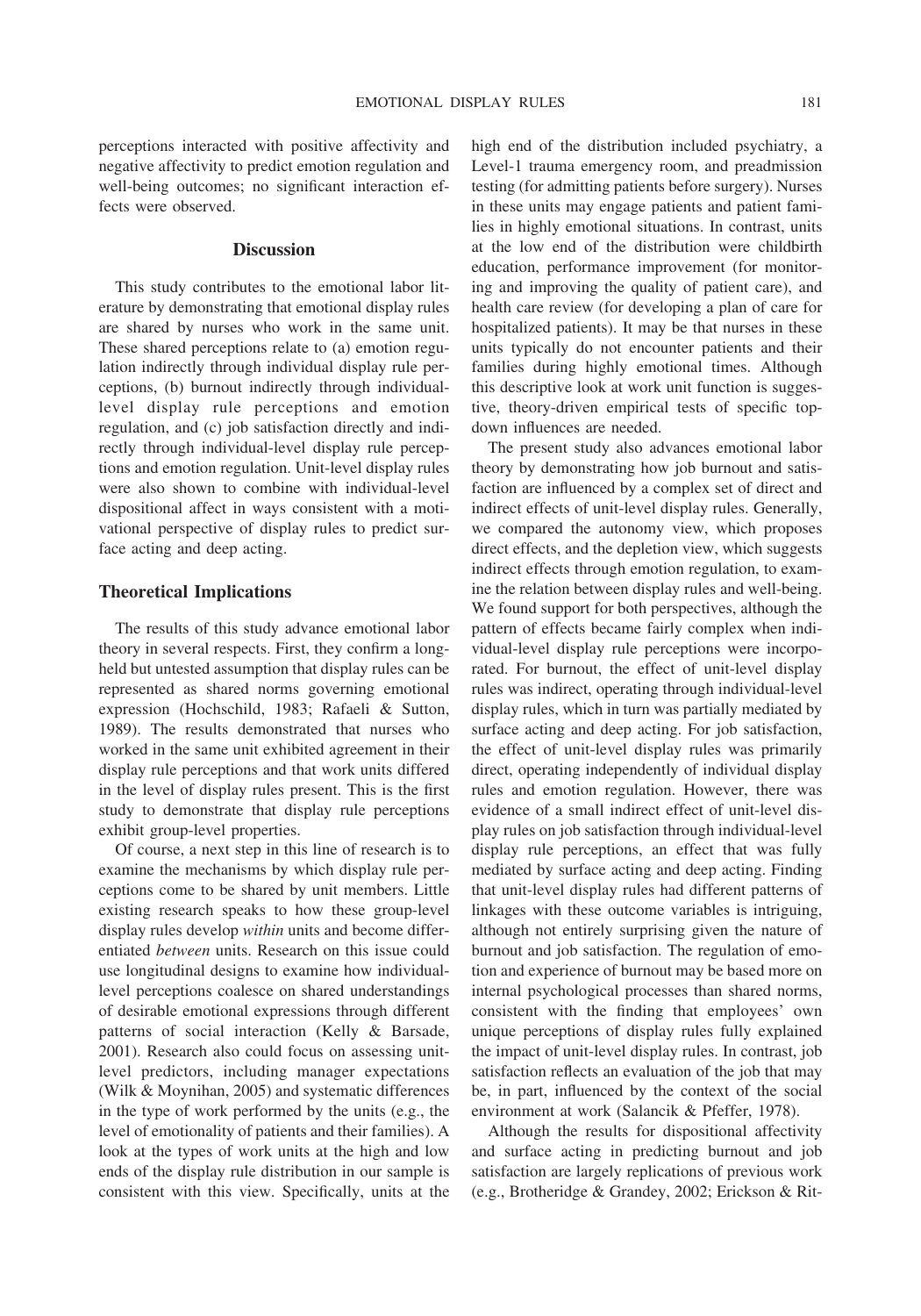ter, 2001), the findings for deep acting in significantly predicting burnout and job satisfaction are in contrast to the nonsignificant results in a recent meta-analysis (Bono & Vey, 2005). Our findings may be due to the emotional nature of nurses' work in contrast to the typical service samples used in other studies. For example, it may be more exhausting and dissatisfying to modify the strong feelings that nurses experience in response to seriously ill patients compared to the more mundane circumstances faced by retail or fast food workers.

A third theoretical contribution of the present study concerns how work unit emotion norms interacted with individual-level affectivity to predict surface and deep acting. Consistent with the motivational approach, the positive relations of unit display rules with surface acting and deep acting was strengthened by high levels of negative affectivity and positive affectivity, respectively. These findings support the idea that the way in which nurses attempted to conform to high levels of unit-level display rules depended on their affective disposition, a conclusion that is consistent with the work of Dahling and Johnson (2010) who showed that surface acting is linked to avoidance motivation and deep acting is linked to approach motivation. The lack of support for the other possible interactions between dispositional affect and the emotion regulation strategies supports the theoretical alignment of affect and emotion regulation strategies on motivational grounds.

On the basis of these results, it seems that affectivity, in conjunction with display rules, motivates the extent and type of emotion management. Having high positive affectivity and working in a unit with high levels of shared, integrative display rules were associated with individuals making good-faith efforts (Rafaeli & Sutton, 1987) to feel the required emotion. In the case of our sample, nurses with high positive affectivity may have tried to feel empathy and compassion for patients and their families in response to display rules. However, when nurses high in negative affectivity worked in units with strong display rules, they were more likely to take the "bad-faith" approach and simply mask their true feelings. These results suggest that how the comparison of feelings with display rules relates to emotion regulation may be more complicated than previously thought. Additionally, it is important to point out that no such interactive effects occurred for individual-level display rules and dispositional affect.

Although these observed effects are consistent with general theoretical models of emotional labor, they may be more pronounced in a profession such as nursing that places great value on being genuine and caring in one's interactions with patients and patient families (Brunton, 2005; Erickson & Grove, 2008a, 2008b; Henderson, 2001). For instance, the finding that high positive affectivity and high unit-level display rules combined to predict deep acting may not be observed in occupations in which authenticity and caring are not central professional values (e.g., sales).

### **Implications for Practice**

The results of this study also have implications for practitioners. First, we demonstrated the existence of shared emotional display norms and showed how these shared perceptions influence individual-level affect regulation and well-being outcomes. These results suggest that emotion management at work has a normative component that may be leveraged by organizations to facilitate positive outcomes for employees and organizations. That is, organizations may work to build positive emotion norms by teaching managers to be effective display rule "regulators" (Wilk & Moynihan, 2005) and providing formal training to employees in how to handle emotional situations. Such training may also provide opportunities for display rules to emerge in a bottom-up fashion by encouraging employees to share with each other the ways they manage emotions in prototypical emotional situations. Such sharing of best practices and use of individual employee experiences to develop a shared understanding of what works in emotional situations could be especially beneficial for newer employees who are trying to navigate the emotional environment at work.

It may be that groups who share high levels of emotional display norms have less of a need for formal procedures aimed at monitoring and controlling emotional expressions. Although leadership and organizational policies may be instrumental in forming group-level display norms in some situations, after such norms are established there may be a reduced need for the direct control of emotional displays (Podsakoff & MacKenzie, 1997). Shared, group-level display norms are therefore likely to be desirable to the extent that they free managers from focusing on subordinates' emotional display requirements, allowing them to focus more on other duties.

Finally, these results suggest that health care administrators seeking to increase the well-being and retention of registered nurses should consider the role of unit-level emotion norms as well as the affect of nurses. To the extent that display rules, emotion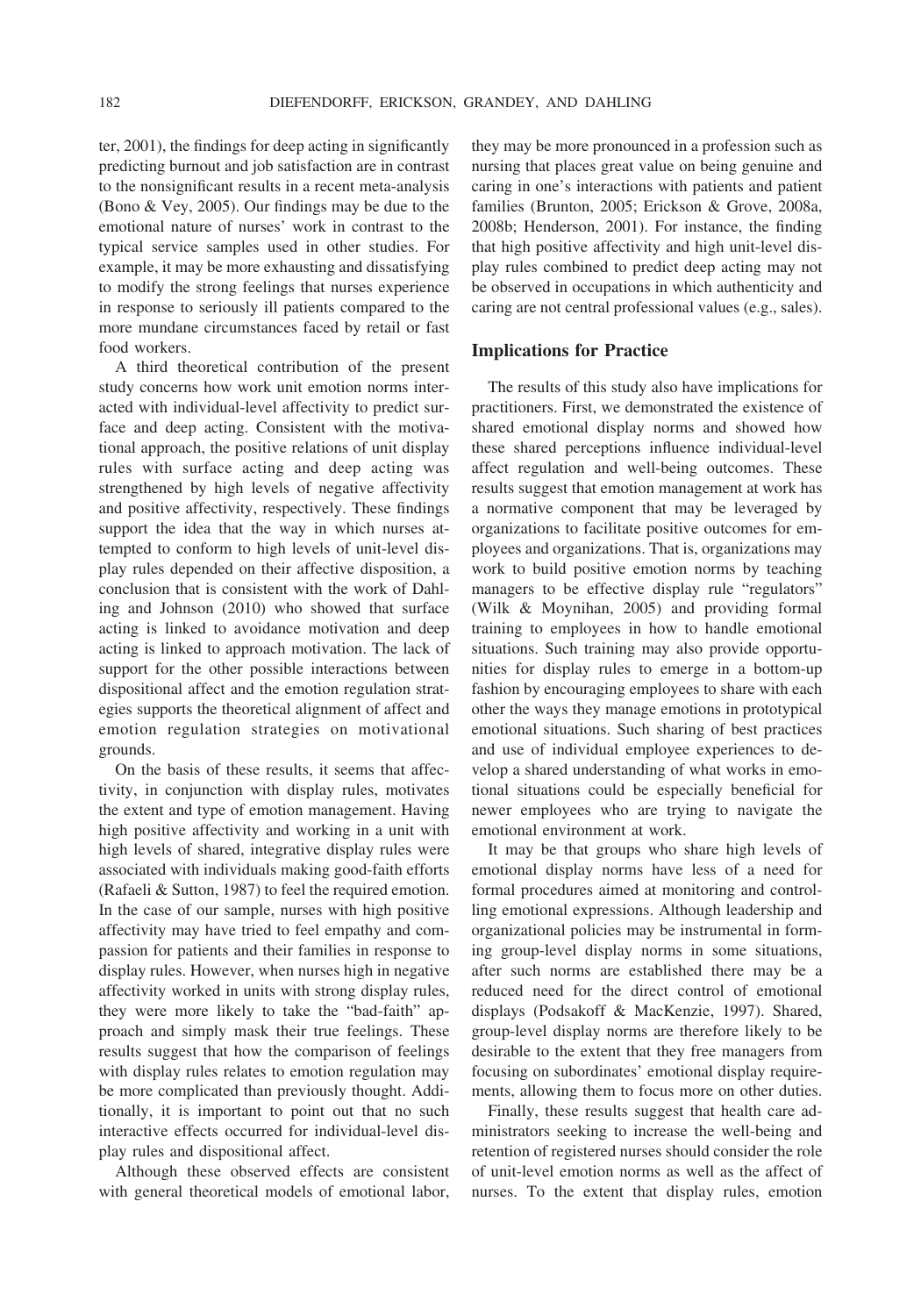regulation strategies, and affective disposition are associated with job burnout and satisfaction, policies aimed at mitigating these linkages could help to address more distal outcomes, such as turnover and the provision of quality patient care (Buerhaus et al., 2007; Jennings, 2008; Letvak & Buck, 2008). Given that these display rules are relevant for effective functioning with patients and their families, management should identify ways to decrease the strain from these emotional requirements. For example, providing personal control over other aspects of the job has been shown to have benefits (e.g., Grandey, Fisk, & Steiner, 2005), and providing opportunities for respite breaks is another way to avoid depletion (Trougakos, Beal, Green, & Weiss, 2008).

### **Limitations**

First, despite the strong theoretical bases for our hypotheses, we caution that our results are correlational and that causal inferences should be made with caution. For instance, well-being (i.e., burnout, job satisfaction) may be both an antecedent and consequence of emotion regulation strategies. However, the direction of effect chosen here is consistent with models of emotional labor (Grandey, 2000) and has been demonstrated in experimental research (e.g., Gross, 2002). Additionally, all variables were assessed from the same source, leading to the potential for common method variance in biasing the observed relations. We adopted practices to address this issue (Podsakoff, MacKenzie, Lee, & Podsakoff, 2003), including the use of different response scales across constructs and ensuring the anonymity of responses. Furthermore, by operationalizing display rules at both the unit and individual levels, we were able to reduce the potential bias of common method variance in understanding the operation of this key variable.

A third limitation of our study was that the measure of display rules referenced the individual and not the work unit. Although we still found that display rules exhibited group-level properties, the likely effect of our choice of measurement at the individual level is that the strength of our grouping effect was diminished (Klein et al., 2001), which may have contributed to the relatively small effects of unit display rules on outcome variables. We suggest that future work reference the unit as whole (e.g., "to be effective in our jobs, nurses in my work unit should reassure people who are distressed or upset."), which may lead to less within-unit variability and larger between-unit differences. A fourth limitation of the study was that some of the interactive effects in

predicting emotion regulation were fairly small, especially for deep acting. However, there are several reasons these effects should not be ignored. First, our focus on nurses within one hospital likely greatly restricted the potential to observe between-groups variability in display rules. As such, future research aimed at testing these ideas in a broader sample across distinct occupational groups and organizations may yield more robust group-level effects. Second, relatively small effects on emotion regulation and well-being outcomes may prove to have large effects at the organizational level over time. Small decreases in burnout and dissatisfaction through effective emotion regulation and appropriate group-level display rules may have large cost savings at the organizational level over time (Cascio & Boudreau, 2008). Third, even small effects documented at a new level of analysis for the first time are worthy of note.

Also pertaining to operationalization, some of our study variables (e.g., affect, emotion regulation) may well vary within persons over time, suggesting that using experience sampling to assess key constructs could yield important insights (see Beal et al., 2006, for a recent example). Indeed, three-level models could be developed in which display rules are assessed at the unit level, dispositional affectivity is assessed at the person level, and emotion regulation and depletion or exhaustion are assessed at the event level. Finally, although not unique to our investigation, there is the need to better define and measure the deep acting and surface acting constructs in the emotional labor literature and to explicate what it means to report low levels of these constructs. That is, when someone reports low surface acting, for instance, it is unclear whether the person is able to display the expected emotion and has no need to regulate emotions or whether the person needs to regulate his or her emotions but is simply choosing to not do so.

#### **Conclusion**

Our study demonstrated the existence and importance of shared emotional display rules in a sample of nurses. We showed that unit-level display rules had indirect (through individual-level display rules) and interactive effects with individual dispositional affect in predicting deep acting and surface acting and that these shared display rules were indirectly (through individual display rules and emotion regulation strategies) related to emotional exhaustion and directly and indirectly (through individual-level display rules and emotion regulation) related to job satisfaction. Despite the contributions of this study, additional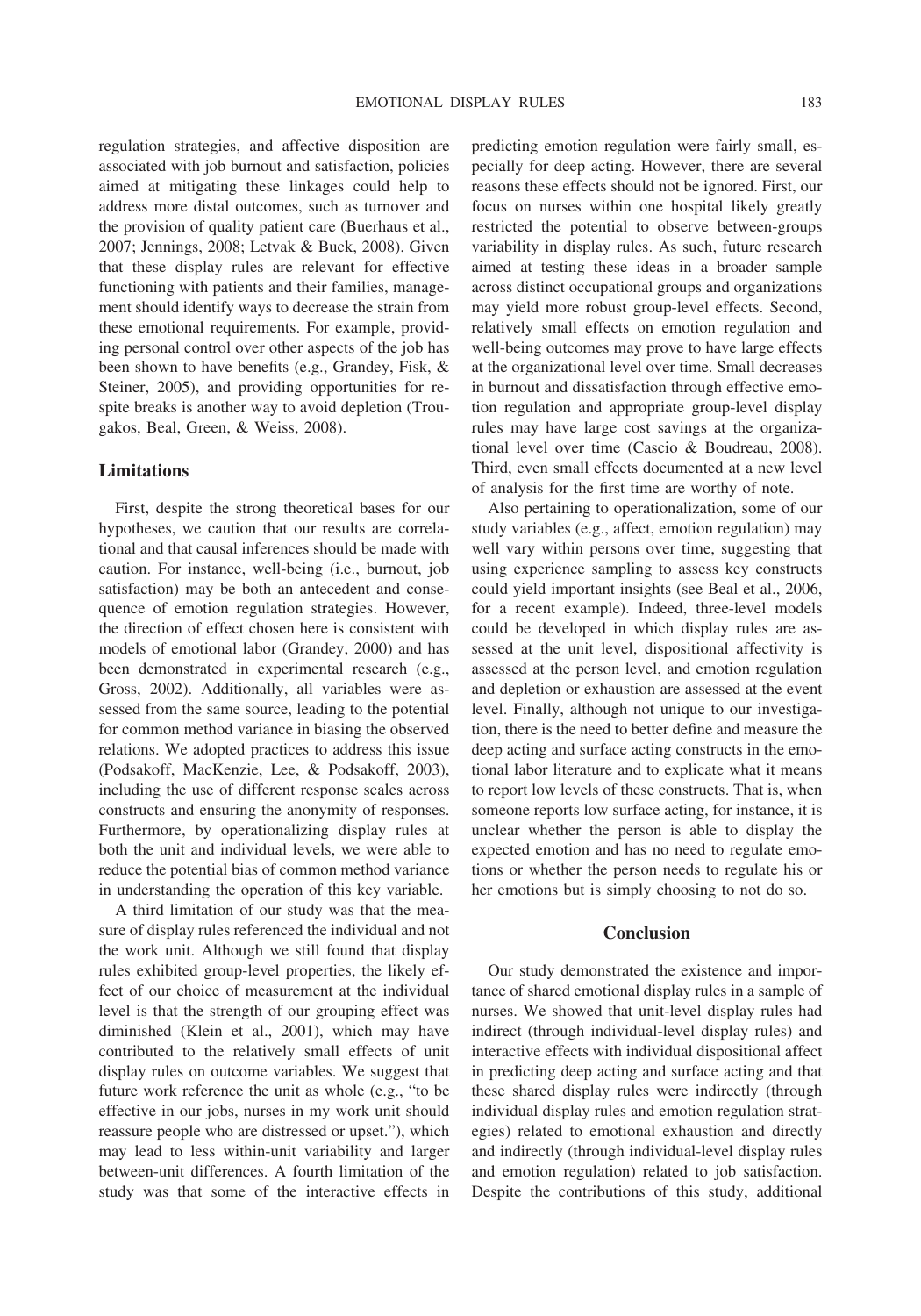research is needed on how emotional display rules become shared among individuals and the mechanisms by which these shared perceptions influence employee behavior and well-being. Finally, although nurses are an appropriate sample because of the high emotional labor demands they face (Glomb, Kammeyer-Mueller, & Rotundo, 2004), we caution that nursing is a changing field, with many nurses increasingly viewing their profession as one that emphasizes technological skill as much as emotional caring (Erickson & Grove, 2008a, 2008b; Phillips, 1996; Woodward, 1997). Nonetheless, we expect that shared emotional display norms will continue to be an essential feature of occupations involving "people work" but that the nature of these norms and their effects on emotion regulation and employee wellbeing may vary across occupational groups.

#### **References**

- Arvey, R. D., Renz, G. L., & Watson, T. W. (1998). Emotionality and job performance: Implications for personnel selection. *Personnel and Human Resources Management, 16,* 103–147.
- Ashforth, B. E., & Humphrey, R. H. (1993). Emotional labor in service roles: The influence of identity. *Academy of Management Review, 18,* 88 –115. doi: 10.2307/ 258824
- Barker, J. R. (1993). Tightening the iron cage: Concertive control in self-managing teams. *Administrative Science Quarterly, 38,* 408 – 437.
- Bartel, C. A., & Saavedra, R. (2000). The collective construction of work group moods. *Administrative Science Quarterly, 45,* 197–231. doi: 10.2307/2667070
- Beal, D. J., Trougakos, J. P., Weiss, H. M., & Green, S. G. (2006). Episodic processes in emotional labor: Perceptions of affective delivery and regulation strategies. *Journal of Applied Psychology, 91,* 1053–1065. doi: 10.1037/ 0021–9010.91.5.1053
- Best, R. G., Downey, R. G., & Jones, R. G. (1997, April). *Incumbent perceptions of emotional work requirements.* Paper presented at the 12th Annual Conference of the Society for Industrial and Organizational Psychology, St. Louis, MO.
- Bliese, P. D. (2000). Within-group agreement, nonindependence, and reliability. In K. Klein & S. Kozlowski (Eds.), *Multi-level theory, research, and methods in organizations* (pp. 349 –381). San Francisco: Jossey-Bass.
- Bono, J. E., & Vey, M. A. (2005). Toward understanding emotional management at work: A quantitative review of emotional labor research. In C. E. Hartel & W. J. Zerbe (Eds.), *Emotions in organizational behavior* (pp. 213– 233). Mahwah, NJ: Erlbaum.
- Bono, J. E., & Vey, M. A. (2007). Personality and emotional performance: Extraversion, neuroticism, and selfmonitoring. *Journal of Occupational Health Psychology, 12,* 177–192. doi: 10.1037/1076 – 8998.12.2.177
- Brotheridge, C. M., & Grandey, A. A. (2002). Emotional labor and burnout: Comparing two perspectives of "peo-

ple work." *Journal of Vocational Behavior, 60,* 17–39. doi: 10.1006/jvbe.2001.1815

- Brotheridge, C. M., & Lee, R. T. (2002). Testing a conservation of resources model of the dynamics of emotional labor. *Journal of Occupational Health Psychology, 7,* 57-67. doi: 10.1037/1076-8998.7.1.57
- Brotheridge, C. M., & Lee, R. T. (2003). Development and validation of the Emotional Labour Scale. *Journal of Occupational and Organizational Psychology, 76,* 365– 379. doi: 10.1348/096317903769647229
- Brunton, M. (2005). Emotion in health care: The cost of caring. *Journal of Health Organization Management, 19,* 340 –354. doi:10.1108/14777260510615387
- Buerhaus, P. I., Donelan, K., Ulrich, B. T., Norman, L., DesRoches, C., & Dittus, R. (2007). Impact of the nurse shortage on hospital patient care: Comparative perspectives. *Health Affairs, 26,* 853– 862. doi: 10.1377/hlthaff .26.3.853
- Carmack, B. J. (1997). Balancing engagement and detachment in caregiving. *Journal of Nursing Scholarship, 29,* 139 –143. doi: 10.1111/j. 1547–5069.1997.tb01546.x
- Carver, C. S., & Scheier, M. F. (1990). Origins and functions of positive and negative affect: A control-process view. *Psychological Review, 97,* 19 –35. doi: 10.1037/ 0033-295X.97.1.19
- Cascio, W. F., & Boudreau, J. W. (2008). *Investing in people: Financial impact of human resource initiatives.* Upper Saddle River, NJ: Pearson Education.
- Chan, D. (1998). Functional relations among constructs in the same content domain at different levels of analysis: A typology of composition models. *Journal of Applied Psychology, 83,* 234 –246. doi: 10.1037/0021–9010.83.2.234
- Côté, S. (2005). A social interaction model of the effects of emotion regulation on work strain. *Academy of Management Review, 30,* 509 –530. doi: 10.2307/20159142
- Dahling, J. J., & Johnson, H.-A. (2010). *Promoting good service: Effects of trait and state regulatory focus on emotional labor.* Paper presented at the 25th Annual Conference of the Society for Industrial and Organizational Psychology, Atlanta, GA.
- Diefendorff, J. M., Croyle, M. H., & Gosserand, R. H. (2005). The dimensionality and antecedents of emotional labor strategies. *Journal of Vocational Behavior, 66,* 339 –357. doi: 10.1016/j.jvb.2004.02.001
- Diefendorff, J. M., & Gosserand, R. H. (2003). Understanding the emotional labor process: A control theory perspective. *Journal of Organizational Behavior, 24,* 945– 959. doi: 10.1002/job. 230
- Diefendorff, J. M., & Greguras, G. J. (2009). Contextualizing emotional display rules: Examining the roles of targets and discrete emotions in shaping display rule perceptions. *Journal of Management*, 35, 880-898. doi: 10.1177/0149206308321548
- Diefendorff, J. M., & Richard, E. M. (2003). Antecedents and consequences of emotional display rule perceptions. *Journal of Applied Psychology, 88,* 284 –294. doi: 10.1037/0021–9010.88.2.284
- Diefendorff, J. M., Richard, E. M., & Croyle, M. H. (2006). Are emotional display rules formal job requirements? Examination of employee and supervisor perceptions. *Journal of Occupational and Organizational Psychology, 79,* 273–298. doi: 10.1348/096317905X68484
- Dyer, N., Hanges, P. J., & Hall, R. J. (2005). Applying multilevel confirmatory factor analysis techniques to the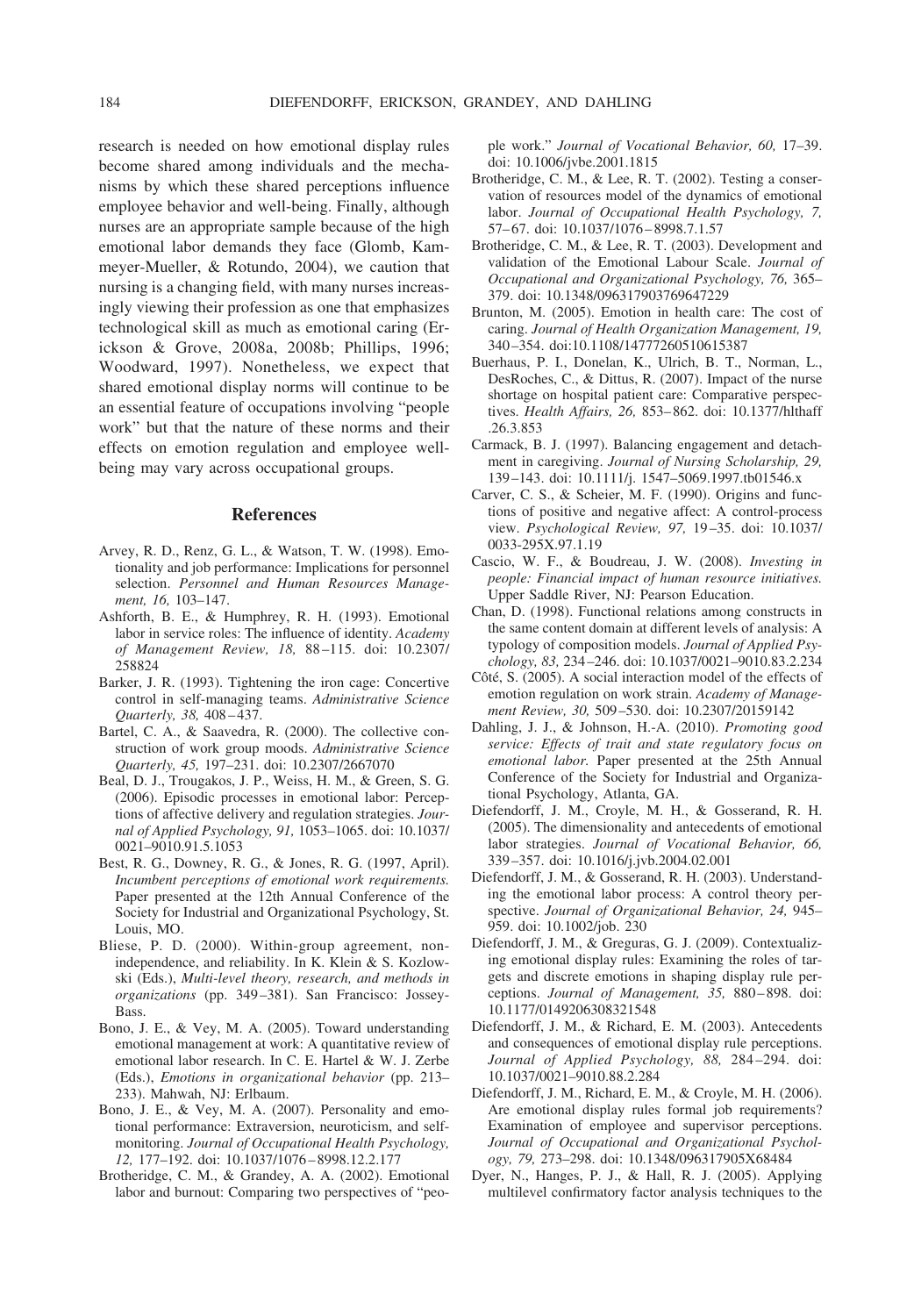study of leadership. *Leadership Quarterly, 16,* 149 –167. doi: 10.1016/j.leaqua.2004.09.009

- Ekman, P. (Ed.). (1973). Cross-culture studies of facial expression. In *Darwin and facial expression: A century of research in review* (pp. 162–222). New York: Academic Press.
- Ekman, P., & Friesen, W. V. (1975). *Unmasking the face: A guide to recognizing emotions from facial cues.* Englewood Cliffs, NJ: Prentice Hall.
- Enders, C. K., & Tofighi, D. (2007). Centering predictor variables in cross-sectional multilevel models: A new look at an old issue. *Psychological Methods, 12,* 121– 138. doi: 10.1037/1082-989X.12.2.121
- Erickson, R. J., & Grove, W. J. C. (2008a). Emotional labor and health care. *Sociology Compass, 2,* 1–30. doi: 10.1111/j.1751–9020.2007.00084.x
- Erickson, R. J., & Grove, W. J. C. (2008b). Why emotion matters: Age, agitation, and burnout among registered nurses. *Online Journal of Issues in Nursing, 13*. Retrieved from http:// www.nursingworld.org/MainMenuCategories/ANA Marketplace/ANAPeriodicals/OJIN/TableofContents/ vol132008/No1Jan08/ArticlePreviousTopic/WhyEmotions MatterAgeAgitationandBurnoutAmongRegisteredNurses .aspx
- Erickson, R. J., & Ritter, C. (2001). Emotional labor, burnout, and inauthenticity: Does gender matter? *Social Psychology Quarterly, 64,* 146 –163. doi: 10.2307/3090130.
- Feldstein, M. A., & Gemma, P. B. (1995). Oncology nurses and chronic compounded grief. *Cancer Nursing, 18,* 228 –236.
- Glick, W. H. (1985). Conceptualizing and measuring organizational and psychological climate: Pitfalls in multilevel research. *Academy of Management Review, 10,* 601– 616. doi: 10.2307/258140
- Glomb, T. M., Kammeyer-Mueller, J. D., & Rotundo, M. (2004). Emotional labor demands and compensating wage differentials. *Journal of Applied Psychology, 89,* 700 –714. doi: 10.1037/0021–9010.89.4.700
- Goldberg, L. S., & Grandey, A. A. (2007). Display rules versus display autonomy: Emotion regulation, emotional exhaustion, and task performance in a call center simulation. *Journal of Occupational Health Psychology, 12,* 301–318. doi: 10.1037/1076 – 8998.12.3.301
- Gosserand, R. H., & Diefendorff, J. M. (2005). Emotional display rules and emotional labor: The moderating role of commitment. *Journal of Applied Psychology, 90,* 1256 – 1264. doi: 10.1037/0021–9010.90.6.1256
- Grandey, A. A. (2000). Emotional regulation in the workplace: A new way to conceptualize emotional labor. *Journal of Occupational Health Psychology, 5,* 95–110. doi: 10.1037/1076 – 8998.5.1.95
- Grandey, A. A. (2003). When "the show must go on": Surface and deep acting as determinants of emotional exhaustion and peer-rated service delivery. *Academy of Management Journal, 46,* 86 –96.
- Grandey, A. A., Fisk, G. M., & Steiner, D. D. (2005). Must "service with a smile" be stressful? The moderating role of personal control for American and French employees. *Journal of Applied Psychology, 90,* 893–904. doi: 10.1037/0021–9010.90.5.893
- Gray, J. A., & McNaughton, N. (2000). *The neuropsychology of anxiety: An enquiry into the functions of the septo-hippocampal system* (2nd ed.). New York: Oxford University Press.
- Gross, J. J. (2002). Emotion regulation: Affective, cognitive, and social consequences. *Psychophysiology, 39,* 281–291. doi: 10.1017/S0048577201393198
- Gross, J. J., & Levenson, R. W. (1997). Hiding feelings: The acute effects of inhibiting negative and positive emotion. *Journal of Abnormal Psychology, 106,* 95–103. doi: 10.1037/0021-843X. 106.1.95
- Henderson, A. (2001). Emotional labor and nursing: An underappreciated aspect of caring work. *Nursing Inquiry, 8,* 130 – 138. doi: 10.1046/j. 1440 –1800.2001.00097.x
- Hinds, P. S., Quargnenti, A. G., Hickey, S. S., & Mangum, G. H. (1994). A comparison of the stress-response sequence in new and experienced pediatric oncology nurses. *Cancer Nursing, 17,* 61–71.
- Hochschild, A. R. (1983). *The managed heart; Commercialization of human feeling.* Berkeley: University of California Press.
- James, L. R. (1982). Aggregation bias in estimates of perceptual agreement. *Journal of Applied Psychology, 67,* 219 –229. doi: 10.1037/0021–9010.67.2.219
- Jennings, B. M. (2008). Work stress and burnout among nurses: Role of the work environment and working conditions. In R. G. Hughes (Ed.), *Patient safety and quality: An evidence-based handbook for nurses* (AHRQ Publication No. 08 – 0043, chap. 26). Rockville, MD: Agency for Healthcare Research and Quality. Retrieved from http://www.ahrq.gov/qual/nurseshdbk/
- Kelly, J. R., & Barsade, S. G. (2001). Mood and emotions in small groups and work teams. *Organizational Behavior and Human Decision Processes, 86,* 99 –130. doi: 10.1006/obhd. 2001.2974
- Keltner, D., Gruenfeld, D. H., & Anderson, C. (2003). Power, approach, and inhibition. *Psychological Review, 110,* 265–284. doi: 10.1037/0033-295X. 110.2.265
- Klein, K. J., Conn, A. B., Smith, D. B., & Sorra, J. S. (2001). Is everyone in agreement? An exploration of within-group agreement in employee perceptions of the work environment. *Journal of Applied Psychology, 86,* 3–16. doi: 10.1037/0021–9010.86.1.3
- Kossek, E., & Ozeki, C. (1998). Work–family conflict, policies, and the job–life satisfaction relationships: A review and directions for organizational behavior– human resources research; *Journal of Applied Psychology, 83,* 139 –149. doi: 10.1037/0021–9010.83.2.139
- Kozlowski, S. W. J., & Hults, B. M. (1987). An exploration of climates for technical updating and performance. *Personnel Psychology, 40,* 539 –563. doi: 10.1111/j.1744 – 6570.1987.tb00614.x
- Kozlowski, S. W. J., & Klein, K. J. (2000). A multilevel approach to theory and research in organizations. Contextual, temporal, and emergent processes. In K. J. Klein & S. W. J. Kozlowski (Eds.), *Multilevel theory, research, and methods in organizations* (pp. 3–90). San Francisco: Jossey-Bass.
- Letvak, S., & Buck, R. (2008). Factors influencing work productivity and intent to stay in nursing. *Nursing Economics, 26,* 159 –165.
- Lewis, P. (2005). Suppression or expression: An exploration of emotion management in a special care baby unit. *Work, Employment, and Society, 19,* 565–581. doi: 10.1177/0950017005055673
- Liao, H., & Chuang, A. (2004). A multilevel investigation of factors influencing employee service performance and